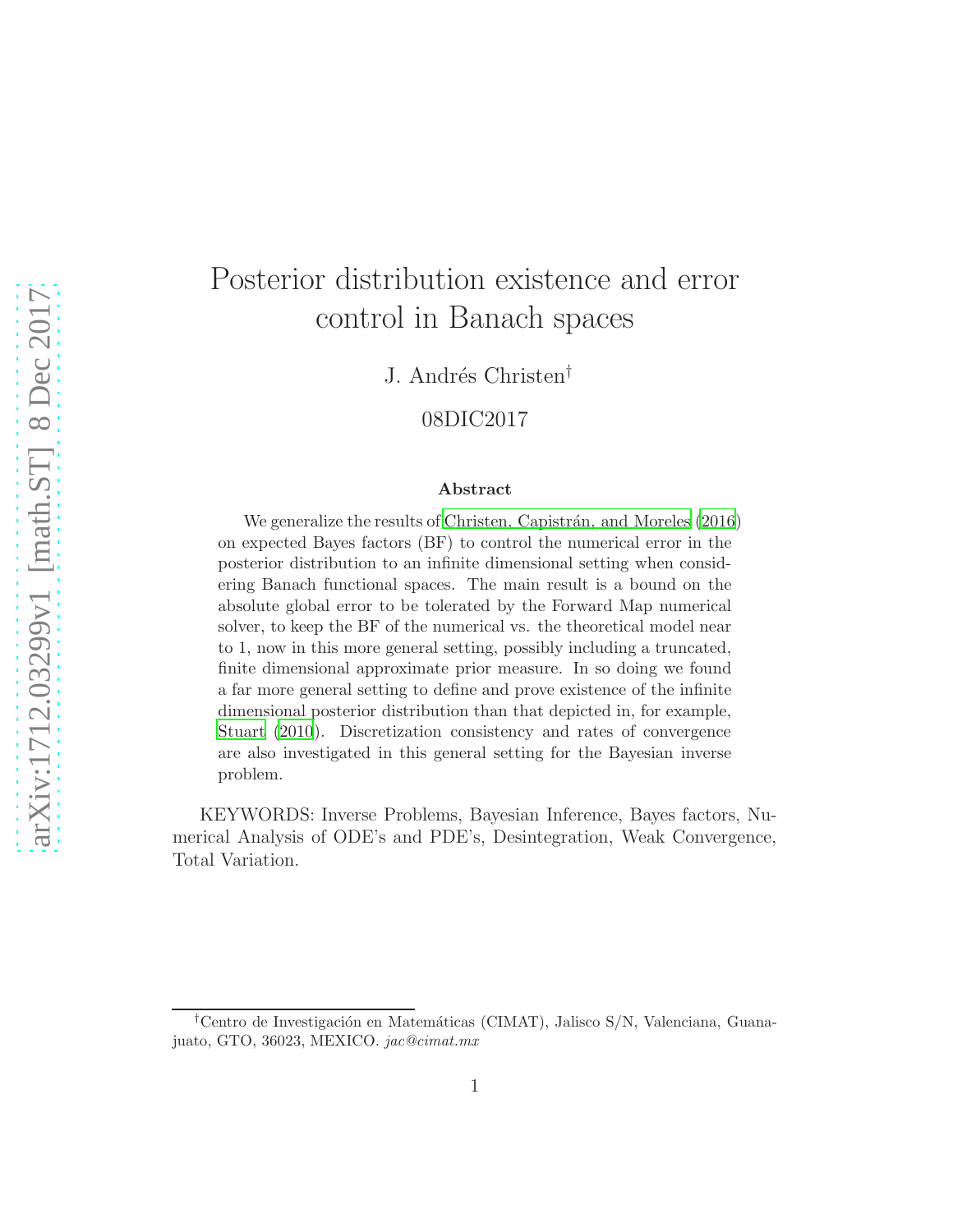## 1 Introduction

Bayesian UQ in a nutshell is Bayesian inference on a (possibly infinite dimensional) parameter  $\theta$  with data  $y_i$  such that, for example,

$$
y_i = \mathcal{F}(\theta) + \epsilon_i; \ \epsilon_i \sim N(0, \sigma^2).
$$

The regressor  $\mathcal{F}(\theta)$ , or Forward Map (FM), is commonly a complex non-linear map arising from unknown parameters in a system of ODEs or PDEs. Then to evaluate  $\mathcal{F}(\theta)$  we require to solve a system of  $(O, P)$ DEs. Not only that, but this commonly involves a numerical solution with some error  $\mathcal{F}^{\alpha(n)}(\theta)$ , which is the actual regressor we can work with in our computer. A prior  $\pi(\cdot)$  is stated for  $\theta$  and a numerical posterior distribution is obtained.  $\alpha(n)$ represents a discretization used to approximate the FM and as  $n$  increases the discretization becomes finer and the approximation becomes tighter.

In this paper we are concern with the numerical error induced in this posterior in comparison to the theoretical posterior (when considering the exact theoretical FM  $\mathcal{F}(\theta)$  and also on the error introduce in the numerical posterior when using a *truncated*, finite dimensional prior  $\pi_k$ . Moreover, in this paper we are concerned with practical guidelines to choose the numerical discretization refinement  $n$  and the priori truncation  $k$  in order to have correct posterior numerical error control. We consider a general, not necessarily Gaussian, model for the data  $y_i$ s.

Capistrán, Christen, and Donnet (2016) and [Christen et al. \(2016](#page-24-0)) discuss the latter and this paper generalizes their results to functional spaces, including a discretization/truncation of the prior.

Undoubtedly, the first step is to define the posterior distribution in a general setting including infinite dimensional spaces. In the context of Bayesian inverse problems [Stuart \(2010\)](#page-26-0) did several advances and found regularity conditions for the posterior to exists in a fairly general setting (see [Stuart](#page-26-0), [2010](#page-26-0), and references therein). The normalization constant in the posterior is proven to be finite and positive and thus the posterior is indeed a probability measure using boundedness assumptions on the likelihood and consid-ering Gaussian priors [\(Stuart](#page-26-0), [2010](#page-26-0), assumption  $2.7(i,ii)$  and theorem 4.1). Recently [Hosseini and Nigam \(2017](#page-25-0)) generalized the latter now considering priors with exponentially decaying tails, using the same regularity conditions.

However, to our surprise, in studying the mentioned results we found out that in other contexts defining the posterior distribution in general spaces is a very well known task; a nice example is contained in the text book [Schervish](#page-26-1)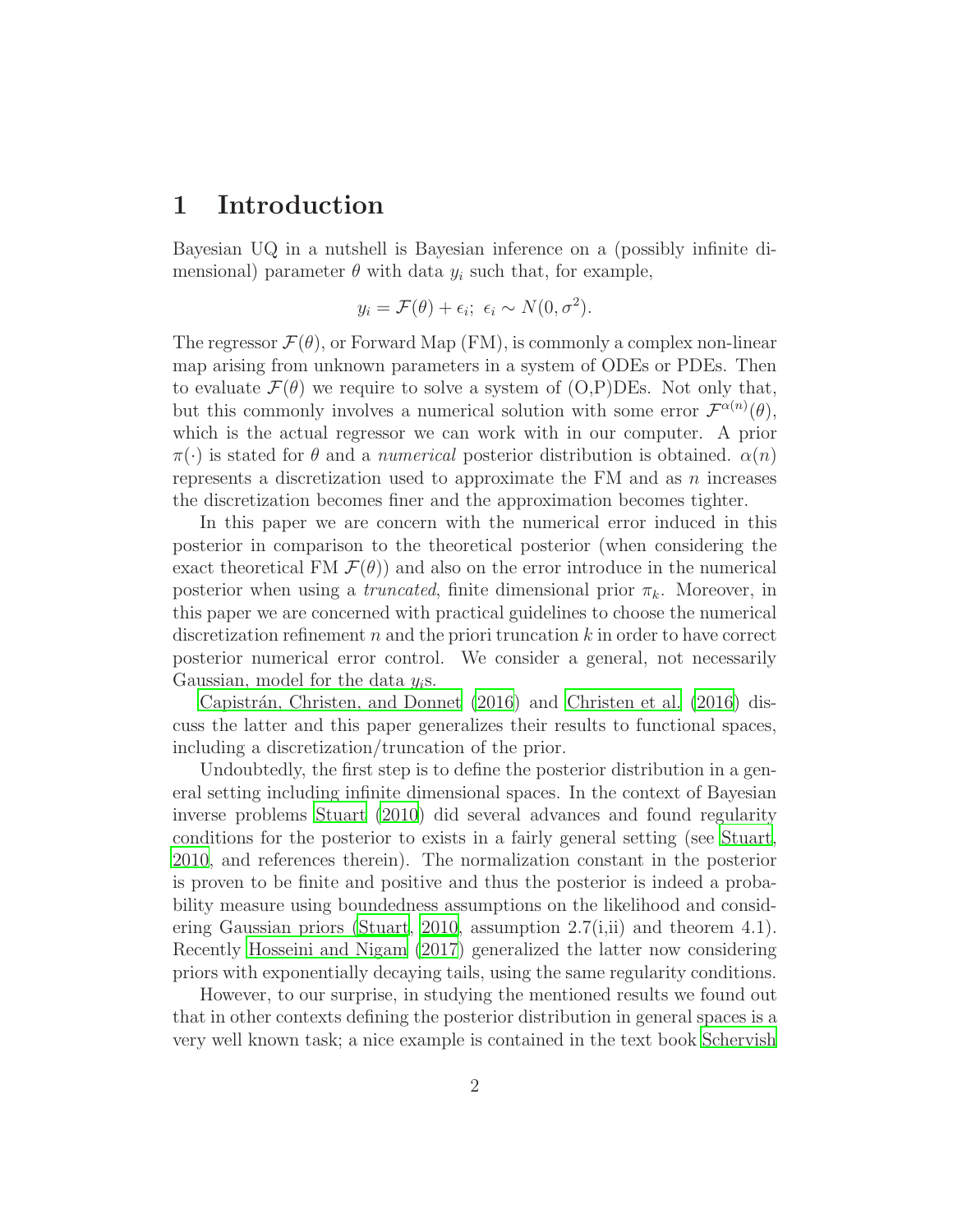[\(1997\)](#page-26-1). A very powerful tool that can be used here is desintengration, although it is not essential. The principal remark here is that the existence of the posterior distribution can be established in a far more general sense than what [Stuart \(2010](#page-26-0)) establishes. Below we discuss the existence of the posterior distribution in this perspective.

## 1.1 Existence of the posterior distribution in infinite dimensional spaces

It always puzzle us that in any other context of Bayesain inference we need not worry for, for example, the prior tail behaviour [\(Stuart](#page-26-0), [2010](#page-26-0)) or, in fact, any other condition for the posterior to exists. The usual practice is to define a parametric model for data y,  $f(y|\theta)$ , a prior for the parameter  $\pi(\theta)$ and without guilt and further protection we declare  $f(y|\theta)\pi(\theta)$  to be a joint distribution on  $(y, \theta)$ ; the usual argument being that, it is indeed positive and  $\int \int f(y|\theta)\pi(\theta)dyd\theta = 1$ . But, when does  $f(y|\theta)\pi(\theta)$  define a joint distribution? when, to start with, the latter integrals exist and swap? But in any case, we depart from the construction of a joint probability measure for both  $(y, \theta)$ .

What we call modern Bayesian statistics, in its foundations, requires exactly that: a joint probability measure  $P$  on the whole measurable space of uncertain events, both observable or not  $(\Omega, \mathbb{Q})$ . The existence of such measure P is proven by assuming a set of axioms on a preference relationship on events on @ based on a system of bets performed by an agent. Conditional on the chosen space  $(\Omega, \mathbb{Q})$  and on the agent preferred system of bets P quantifies the agent's "uncertainty" on @ (namely a system of bets comprising the axioms), and this is the basis for the epistemic or conditional probabilistic or Bayesian (or which some also like to call, lightly or pejorative, "subjective"; [Christen](#page-25-1), [2006](#page-25-1)) approach to Uncertainty Quantification. Our preferred axiomatic development is that of [DeGroot \(1970](#page-25-2)).

In the same axiomatic development, if then an event  $D \in \mathbb{Q}$  is observed, a new system of bets is precluded in which bets on events are only relevant in terms of the intersection of those events with  $D$ , ie. anything outside  $D$  ceases to be relevant. The existence of a new measure  $P_D$  on  $(\Omega, \mathcal{Q})$  is guaranteed, which coincides with the new updated system of bets after  $D \in \mathbb{Q}$  has been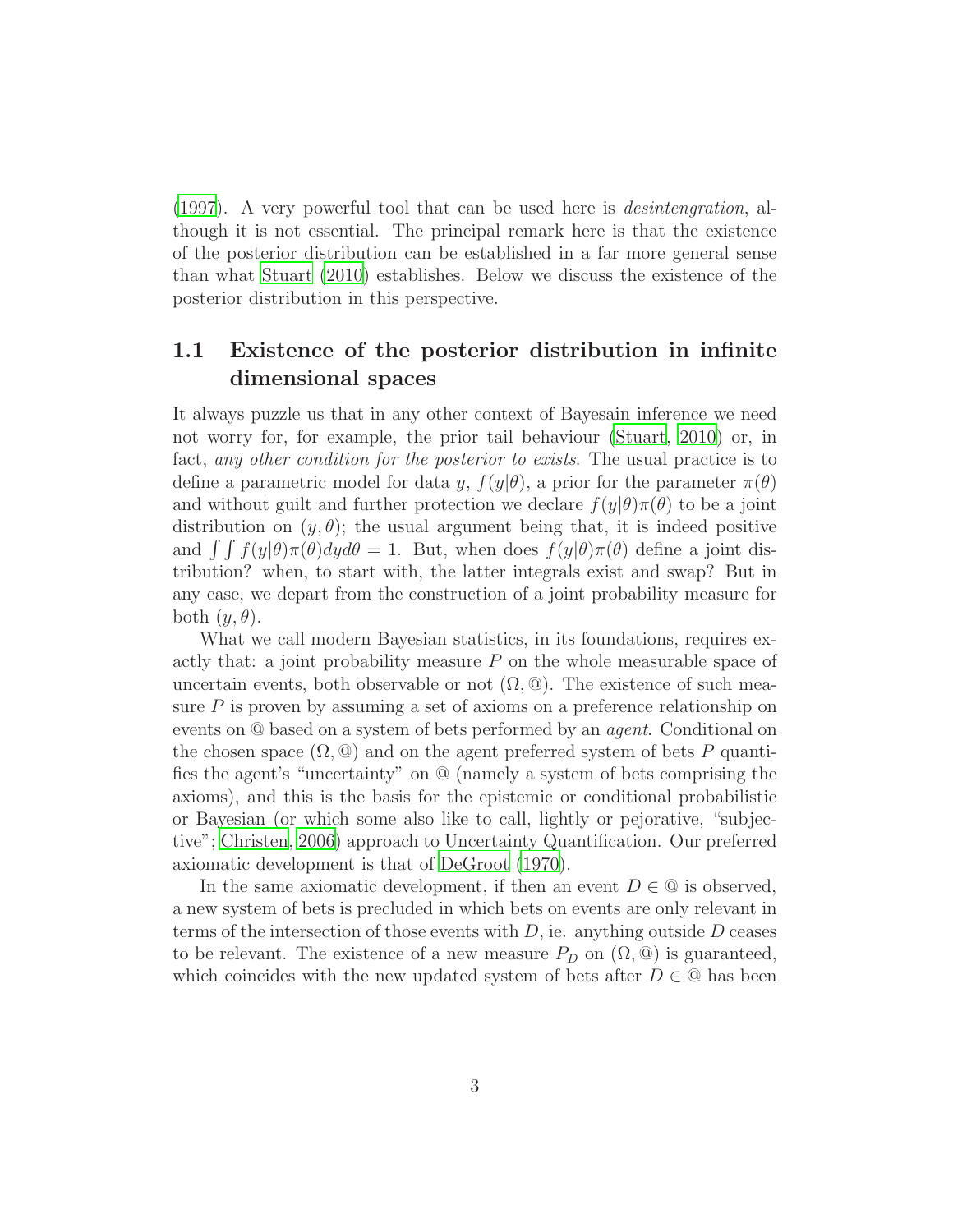observed and it turns out that

$$
P_D(A) = P(A|D) = \frac{P(D|A)P(A)}{P(D)}
$$

for all  $A \in \mathbb{Q}$ . That is, given the set of axioms, the updated measure  $P_D$  is precisely the conditional probability conditional on  $D$ . All inferences, given that we observed D, stem from the conditional probability  $P(A|D)$ , namely the posterior or a posteriori probability measure. The way we perform any necessary calculations to obtain  $P(A|D)$ , exactly or approximately, is up to us, and certainly Bayes theorem is used in most cases (not always, eg. when calculating a predictive posterior only total probability is used). Note therefore that Bayes theorem is not the fundamental issue in modern Bayesian statistics, nor its interpretations give meaning to modern Bayesian UQ.

However, a problem arises when modeling data with continuos distributions, since realized data  $D = \{Y = y\}$  have  $P(D) = 0$  and the above simple calculation of  $P_D(A) = P(A|D)$  cannot be used. Fortunately, this is a classical problem in probability, since conditioning on events of zero probability is a necessity well beyond Bayesaian statistics. Kolmogorov studied the problem but the modern approach, for very many technical reasons, is called *desin*tegration. A very nice review may be found in [Chang and Pollard \(1997\)](#page-24-2), specifically example 9 discusses the definition and existence of the posterior distribution. [Leao Jr., Fragoso, and Ruffino \(2004](#page-25-3)) also present a nice review.

Desintegration has the correct properties as a conditional distribution, now generalized to events of probability zero. In particular,  $\Omega - D$  becomes irrelevant. The bottom line is the same as in [Stuart \(2010\)](#page-26-0): the posterior measure has as density the likelihood function w.r.t the prior measure. However, the posterior may be proven to exists in a very general setting without any regard to tail behaviour of the prior etc.

As it turns out, a good enough regularity setting is this:  $f(y|\theta)$  is continuos in  $\theta$  and the joint measure space  $(\Omega, \mathcal{Q})$  is Polish, leading to a Radon joint measure  $P$ , see lemmas [2.1](#page-6-0) and [2.2.](#page-6-1) We would like to stress the fact that only the former we consider a relevant observation on our part (continuity of the likelihood), the rest in section [2](#page-5-0) is based on classical probability results that, by the way, may be stated in even more general terms as those depicted there.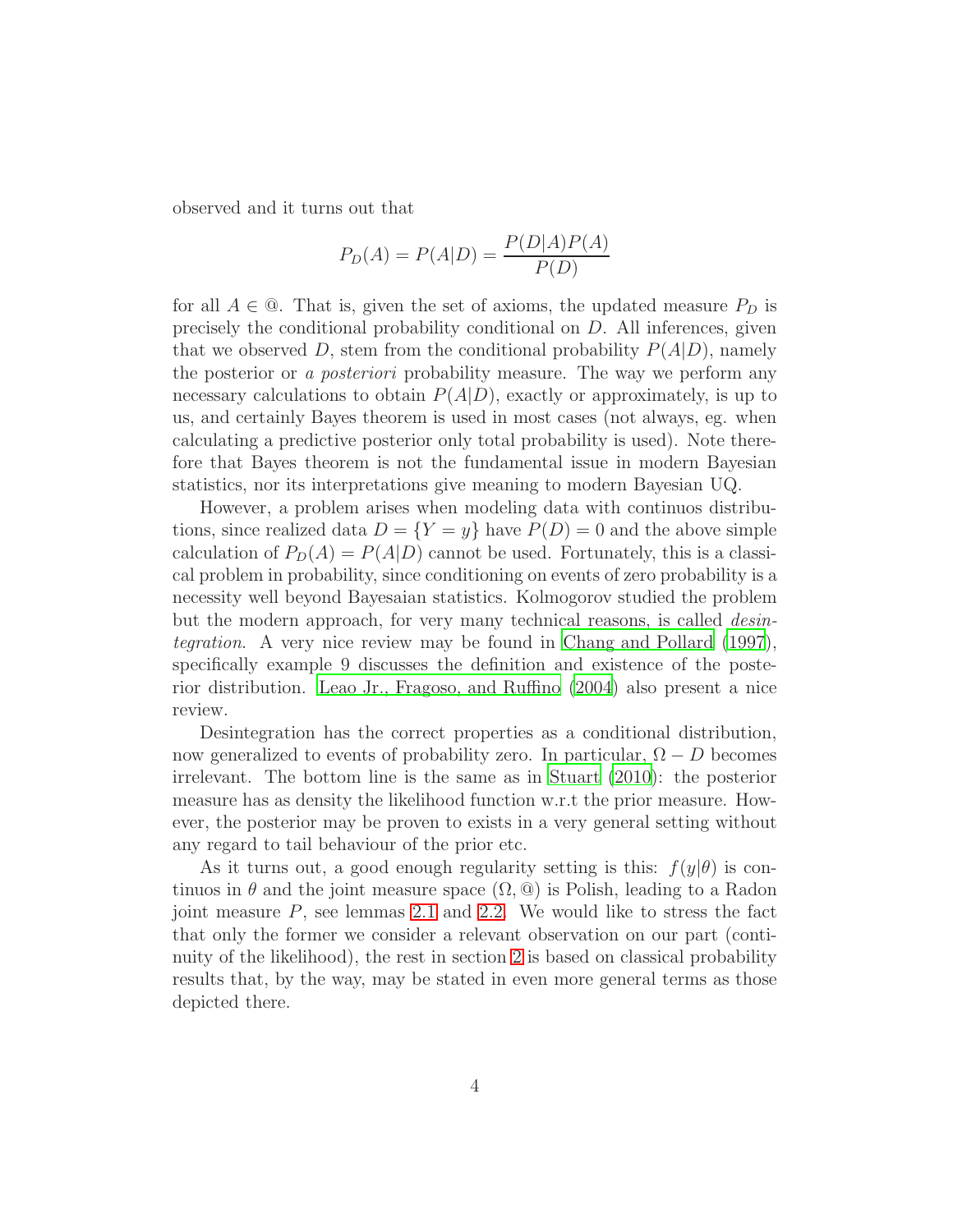#### 1.2 Consistency, convergence and EABF

As mentioned above, we are interested in establishing guidelines for choosing a discretization level  $\alpha(n)$  for the FM and a truncation for the prior  $\pi_k$ . The problem is addressed in [Capistr´an et al. \(2016](#page-24-1)); [Christen et al. \(2016\)](#page-24-0) in the finite dimensional case and here we generalize their results for parameters in infinite dimensional Banach spaces and a truncation in the prior distribution. The authors approach is to select the numeric and the theoretical models using Bayesian model selection. When there are only two models, an odds ratio can be used and is called Bayes factor (BF). Once convergence of the numer-ical posterior is assured (as established in eg. [Stuart](#page-26-0), [2010\)](#page-26-0), Capistrán et al. [\(2016\)](#page-24-1); [Christen et al. \(2016](#page-24-0)) proved that the rate of convergence of the corresponding BF is that same as the order of the FM used. [Christen et](#page-24-0) al. [\(2016\)](#page-24-0) also find practical bounds for the Expected Absolute difference of the BF to 1 (EABF), to control the numerical error in the posterior. The BF is kept close to 1 and therefore the numerical posterior is indistinguishable, for all practical purposes, from the theoretical posterior

The first step then is to prove that the approximations are consistent. That is, that the numerical posterior converges to the theoretical posterior. This has been proved, and discussed extensively, using the Hellinger distance (eg. [Stuart](#page-26-0), [2010\)](#page-26-0). Also, rates of convergence have been discussed elsewhere [\(Bui-Thanh and Ghattas, 2014;](#page-24-3) [Stuart, 2010\)](#page-26-0). Here in section [3,](#page-8-0) in the more general setting considered in this paper and for completeness, we use weak convergence. Then to establish the consistency in the rate of convergence in section [3.2](#page-11-0) we use the Total Variation norm.

Having this we prove the equivalent results for Banach spaces for the EABF, now considering any location-scale family for the distribution of the data; the main results of the paper are found in section [4.](#page-14-0) For the moment we finish this introduction we a brief discussion on the use of weak convergence and the Total Variation (TV) norm.

In probability theory, the basic convergence criterion is weak convergence. Other convergence criteria (in probability, in TV, in Lp etc.) are commonly generalized from weak convergence [\(Billingsley](#page-24-4), [1968](#page-24-4)). Probability measures  $\mu_k$  weakly converge to  $\mu$  if the Lebesgue integrals  $\int f(x)\mu_k(dx)$  converge to  $\int f(x)\mu_k(dx)$  for all measurable, non-negative, continuous bounded functions f. We write  $\mu_k \Rightarrow \mu$ .

In oder to have a clear concept of rates of convergence we require a metric to measure distance between the involved objects. TV is one of the most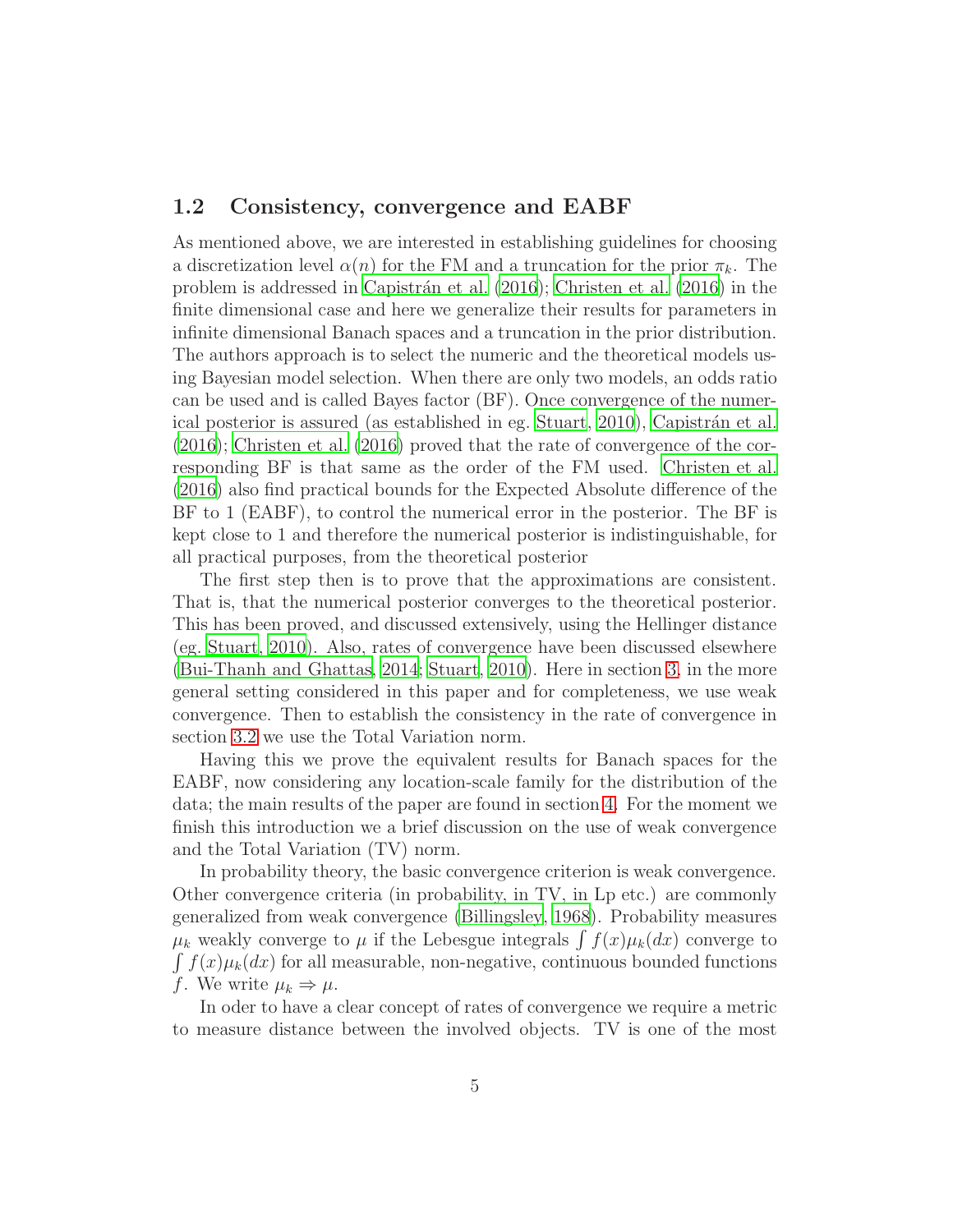common for many reasons [\(Gibbs and Su](#page-25-4), [2002\)](#page-25-4). The total variation distance between two measures  $\mu_1$  and  $\mu_2$  on the same measure space  $(\Omega, \mathcal{Q})$  is defined as

$$
||\mu_1 - \mu_2||_{TV} = \sup_{A \in \mathcal{Q}} |\mu_1(A) - \mu_2(A)| = \frac{1}{2} \max_{|h| \le 1} \left| \int h(x) \mu_1(dx) - \int h(x) \mu_2(dx) \right|,
$$

where  $h : \Omega \to \mathbb{R}$  measurable. Note that, if  $\mu_1$  approximates the posterior distribution  $\mu$  then  $||\mu_1 - \mu||_{TV}$  is the upper bound for the difference in any posterior probability we wish to calculate and/or on the error in any bounded posterior expectation we need to calculate. Moreover, note that utility functions are bounded and with correct units the belong to [0, 1] [\(DeGroot, 1970\)](#page-25-2). Then  $||\mu_1-\mu||_{TV}$  is the maximum error incurred in calculating expected utilities when using  $\mu_1$  instead of  $\mu$ . As far as Bayesian theory is concerned, TV is quite well suited for what is required.

Indeed, the Hellinger distance could be used as well, as has been the tradition in this context. Note however that TV is equivalent to Hellinger [\(Gibbs and Su](#page-25-4), [2002\)](#page-25-4); convergence in TV implies convergence in Hellinger and viceversa. It bounds perhaps to facility in proofs and direct interpretation and that is why we choose TV.

## <span id="page-5-0"></span>2 Setting and existence lemmas

Let  $Y \in \mathcal{Y} \subset \mathbb{R}^m$  be the data at hand and  $\{P_\theta : \theta \in \Theta\}$  be a family of probability models for Y . We assume that the family of probability models for the observables Y have a density  $f_{\theta}(y)$  w.r.t a  $\sigma$ -finite measure  $\lambda$ , that is a product of the Lebesgue and counting measures in  $\mathbb{R}^n$  to accommodate, possibly, discrete and continuous observations. That is

$$
P_{\theta}(Y \in A) = \int_{A} P_{\theta}(dy) = \int_{A} f_{\theta}(y) \lambda(dy),
$$

for all measurable A. For example,  $\mathcal Y$  is a product space of subsets of  $\mathbb R$  or Z, leading to discrete and/or continuos data. This is the usual setting in parametric inference.

In any case, with the usual topological considerations we assume  $\mathcal Y$  is a Polish space. Polish spaces include complete metric spaces that have a countable dense subset.  $\mathcal Y$  should be viewed as a Polish space with the standard metric in R and the discrete metric in Z, and  $\lambda$  then results in a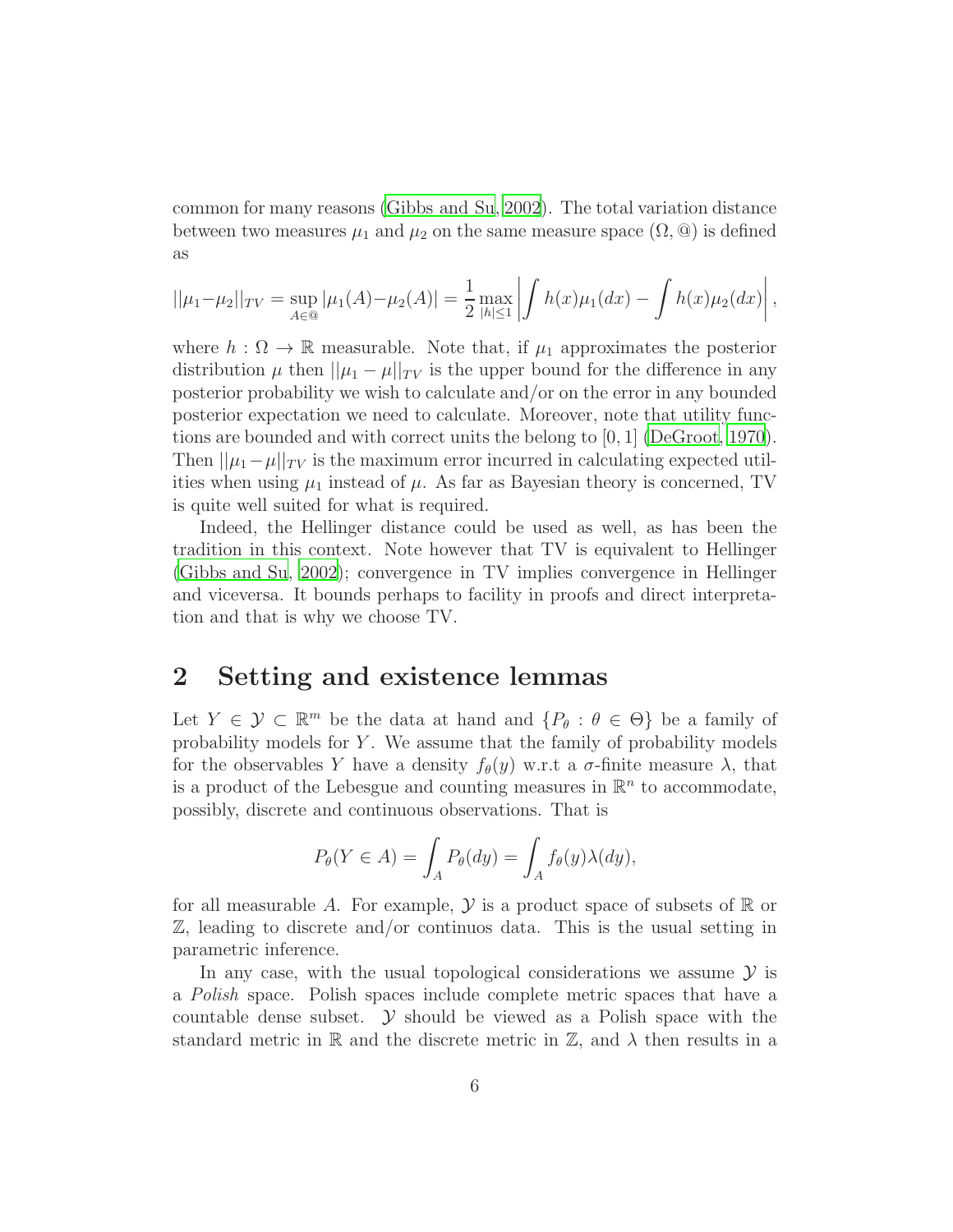Borel  $\sigma$ -finite measure on  $\mathcal Y$ .  $P_\theta$  is then a Radon measure for all  $\theta \in \Theta$ , since any Borel probability measure on a Polish space is Radon, see ?. We use this last fact in the proof of lemma [2.2](#page-6-1) below.

Until now the parameter space  $\Theta$  is arbitrary. We need to define a measurable space  $(\Theta, \mathbb{Q})$  to be able to define a probability measure  $\pi$  on  $\Theta$ , namely a prior distribution. So far  $f_{\theta}(y)$  cannot be considered a conditional distribution but due to the next two lemmas we adopt the more common notation  $f(y|\theta) = f_{\theta}(y)$ .

<span id="page-6-0"></span>**Lemma 2.1** Let  $g : \mathbb{R}^m \times \Theta \to \mathbb{R}^+$  be any  $\lambda \times \pi$ -measurable function. If  $g(y, \theta) f(y|\theta)$  is a  $\lambda \times \pi$ -measurable function then

$$
\int g(y,\theta)\mathbb{Q}(dy,d\theta) := \int \int g(y,\theta)P_{\theta}(dy)\pi(d\theta) = \int \int g(y,\theta)f(y|\theta)\lambda(dy)\pi(d\theta)
$$

defines a joint probability measure  $\mathbb{Q}$  on the product space  $\mathbb{R}^n \times \Theta$ .

**Proof 2.1** Since  $\lambda$  and  $\pi$  are  $\sigma$ -finite ( $\pi$  is finite) then by Tonelli's theorem  $\theta \mapsto \int g(y,\theta)f(y|\theta)\lambda(dy)$  is measurable,  $g(y,\theta)f(y|\theta)$  is (non-negative)  $\lambda \times \pi$ integrable and the above integrals swap. Moreover, using  $g \equiv 1$  we have  $\mathbb{Q}(\mathcal{Y} \times \Theta) = \int \int f(y|\theta) \lambda(dy) \pi(d\theta) = 1$ . See for example [Schervish \(1997\)](#page-26-1), p. 16.

<span id="page-6-1"></span>**Lemma 2.2 (Bayes' theorem)** If  $\Theta$  is a separable Banach space and  $\theta \mapsto$  $f(y|\theta)$  is continuos for all  $y \in \mathcal{Y}$  then:

- 1. The joint measure Q exists, as defined in Lemma [2.1.](#page-6-0)
- 2. The " $\theta$ -desintegration"  $\mathbb{Q}_{\theta}$  of  $\mathbb{Q}$  exists,  $P_{\theta}$  may be seen as such  $\theta$ desintegration and therefore  $f(y|\theta)$  may be seen as the conditional density of Y given  $\theta$ .
- 3. The y-desintegration  $\mathbb{Q}_y$  of  $\mathbb{Q}$  exists and is the general definition of the conditional measure  $\mathbb{Q}(\cdot|Y=y)$  on  $\Theta$  given  $Y=y$ , namely, the posterior distribution.
- 4. Moreover, for any measurable g we have

$$
\int g(\theta) \mathbb{Q}_y(d\theta) = \frac{\int g(\theta) f(y|\theta) \pi(d\theta)}{\int f(y|\theta) \pi(d\theta)},
$$

that is  $\frac{\partial \mathbb{Q}_y}{\partial \pi} \propto f(y|\theta)$ , for all  $y \in \mathcal{Y}$ .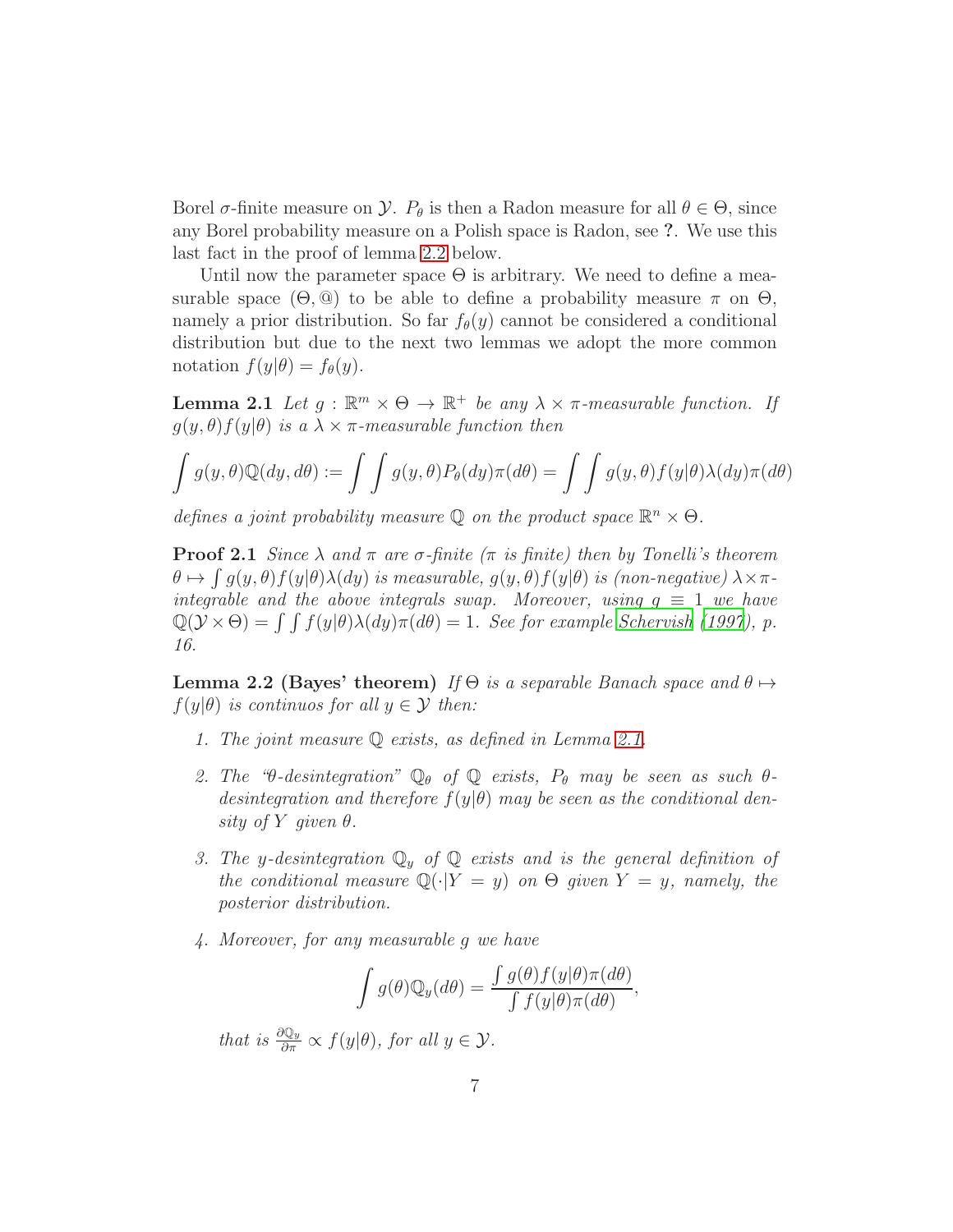**Proof 2.2** The  $\lambda \times \pi$ -measurability of  $f(y|\theta)$  was proven in [Gowrisankaran](#page-25-5) [\(1972\)](#page-25-5). Since  $g(y, \theta) f(y|\theta)$  is also  $\lambda \times \pi$ -measurable, from Lemma [2.1,](#page-6-0) 1. above follows. Moreover, any separable Banach space is a Polish space and the product space  $\mathcal{Y} \times \Theta$  is also Polish, therefore the joint probability measure Q is a Radon measure and the prior  $\pi$  is also Radon. The rest follows from standard results in desintegration with Radon probability measures, see example 9 of [Chang and Pollard \(1997\)](#page-24-2). This is also proven in, for example, [Schervish \(1997\)](#page-26-1), p. 16, although not using the desintegration argument.

#### 2.1 Remarks on Lemmas [2.1](#page-6-0) and [2.2](#page-6-1)

- Generality: The combination of lemas [2.1](#page-6-0) and [2.2](#page-6-1) state the existence of the posterior measure, which are based on standard results in probability and integration. Note that we do not require any restriction on the tail behavior on the likelihood nor on the prior. This is a far more general result than [Stuart \(2010](#page-26-0)) or [Hosseini and Nigam \(2017\)](#page-25-0). Existence of the posterior measure in the parametric setting is guaranteed with the continuity of the likelihood and regularity of the underlying space, namely a Polish space.
- Continuous likelihood: Note that for each  $\theta$ ,  $f(y|\theta)$  is a  $\lambda$ -measurable function. With continuity on  $\theta$  it follows that  $f(y|\theta)$  is  $\lambda \times \pi$ -measurable. This is indeed a profound result in measure theory that puzzled topol-ogists for many years (eg. Sierpiński, [1920\)](#page-26-2). The reference we use [\(Gowrisankaran, 1972](#page-25-5)) made his prove for when  $\Theta$  is a Suslin space, which is a generalization of Polish spaces. Counterexamples showing that a measurable function on each variable separately is not measurable in the product space show that the continuity requirement on  $\theta \mapsto f(y|\theta)$  may not be relaxed without further provisions. That is, the likelihood is required to be continuous.
- Cromwell's rule: If an event has zero a priori probability then it will have zero posterior probability; indeed since  $\mathbb{Q}_y \ll \pi$ .
- Likelihood principle: As usual, Bayesian inference follows the likelihood principle since the posterior measure depends on the data only through the likelihood. "Well-Posedness" as studied by [Stuart \(2010\)](#page-26-0) or Hosseini and Nigam  $(2017)$ , in which close enough data y and y' will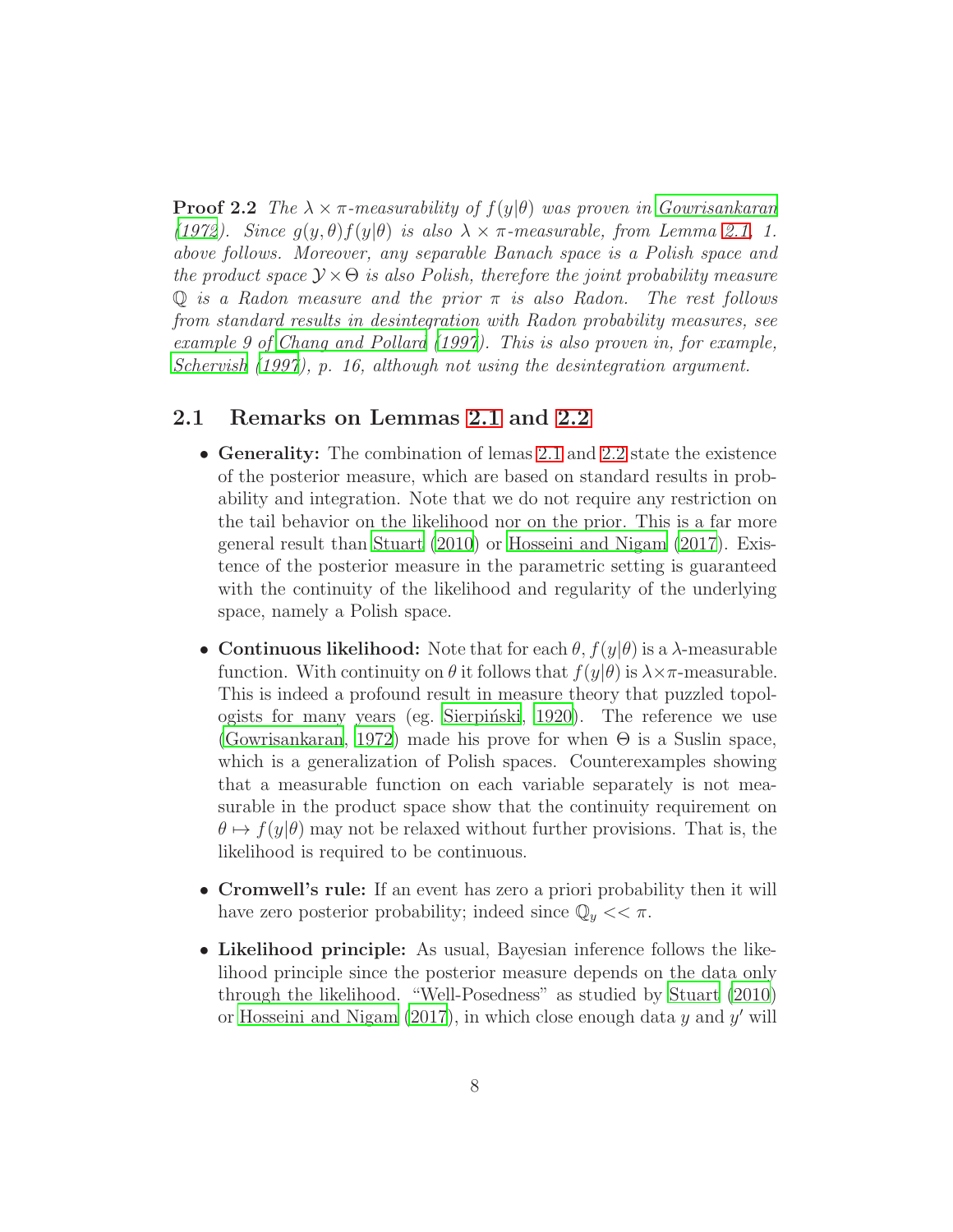lead to similar posteriors, is interesting but we believe is a wrong concept. Two very different data sets should lead to the same inferences (eg. y and y ′ having the same mean) and even two alternative models should lead to the same conclusions, when following the likelihood principle (eg. binomial vs. negative binomial sampling); see for example [Berger and Wolpert \(1988\)](#page-24-5).

• Prior predictive measure: As usual, from lemmas [2.1](#page-6-0) and [2.2](#page-6-1) we see that the normalization constant, or partition function, for the posterior

$$
Z(y) = \int f(y|\theta)\pi(d\theta)
$$

now viewed as a function of y is in fact the marginal density, w.r.t  $\lambda$ , of the joint measure  $\mathbb Q$ . That is, is a density for not yet observed data Y, namely the prior predictive measure. Defining the posterior through Radon-Nikodym derivatives does not preclude directly the existence of such measure.

In the rest of the paper we discuss how to ensure that when substituting the likelihood with a numeric approximation  $f^{n}(y|\theta)$ , the corresponding posterior  $\mathbb{Q}_y^n = \mathbb{Q}^n(\cdot|Y = y)$  is close enough to the theoretical posterior  $\mathbb{Q}_y$ . Also we will discuss the analogous when using an alternative prior  $\pi_k$  instead of  $\pi$  and combining both, leading to the approximate posteriors  $\mathbb{Q}_y^k$  and  $\mathbb{Q}_y^{n,k}$ . Given that both *n* and *k* are meant to be integers, using  $\mathbb{Q}_y^n$  and  $\mathbb{Q}_y^k$  to denote two different measures is an abuse of notation, but it should cause no confusion.

## <span id="page-8-0"></span>3 The inverse problems setting and discretization consistency

We follow the general setting of [Scheichl, Stuart, and Teckentrup](#page-26-3) [\(2017\)](#page-26-3) for the statistical inverse problem. Let  $\Theta$  and V be separable Banach spaces, let  $\mathcal{F}: \Theta \to V$  be the Borel measurable forward map (FM) and  $\mathcal{H}: V \to A \subseteq$  $\mathbb{R}^{m+s}$  the Borel measurable observation operator. The composition  $\mathcal{H} \circ \mathcal{F}$ defines a Borel measurable mapping from the parameter space Θ to the data sample space in  $R^m$ , plus possibly additional parameters. Going beyond Gaussian noise assume that  $f_o(y|\eta)$  is a density for data y w.r.t.  $\lambda$  for all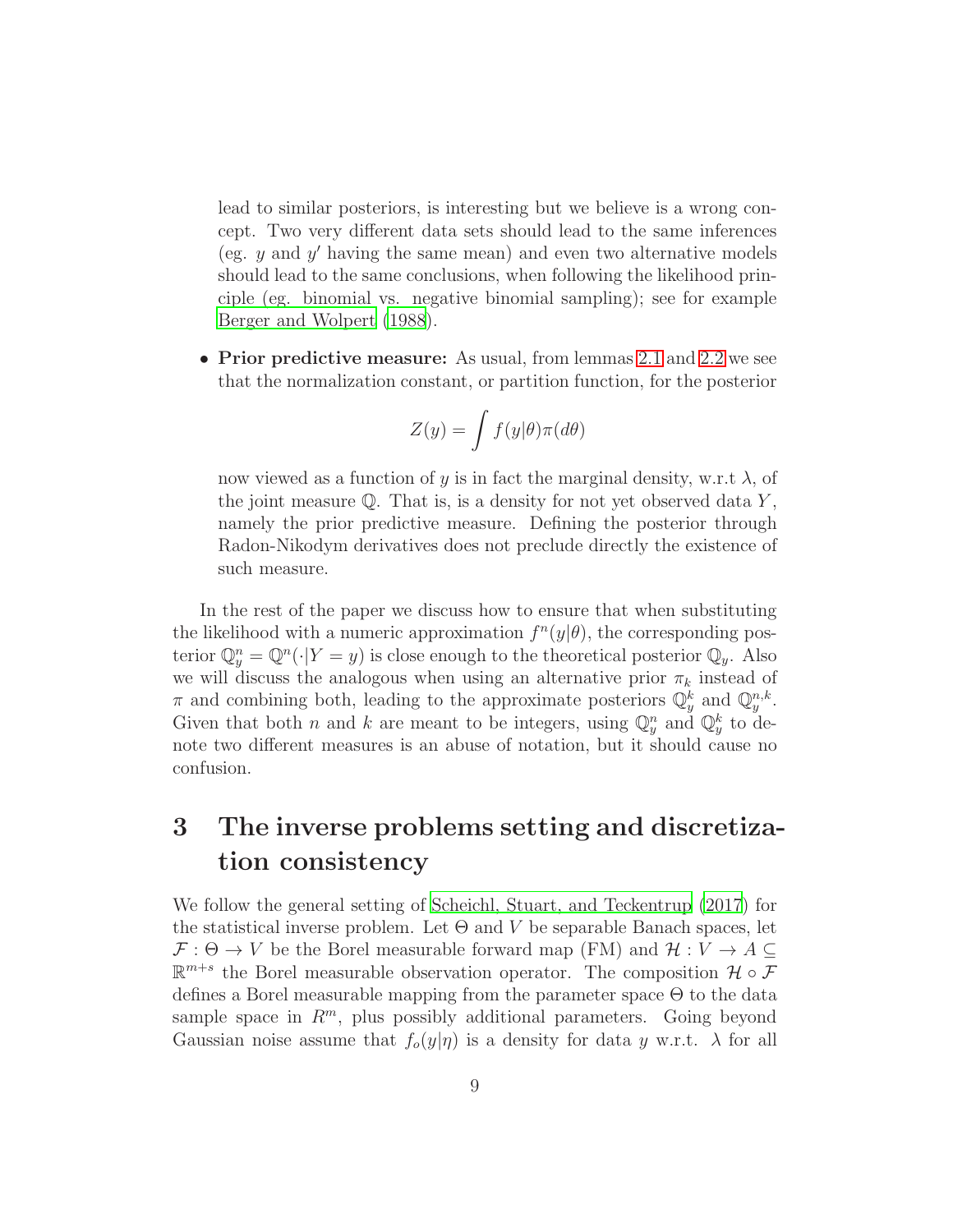$\eta \in A$ . The parametric family of sample models, as in section [2,](#page-5-0) is defined with the family of  $\lambda$ -densities

$$
f(y|\theta) = f_o(y|\mathcal{H}(\mathcal{F}(\theta))) ; \theta \in \Theta.
$$

To fix ideas we elaborate the usual independent Gaussian noise case,

$$
f_o(y|\eta) = \prod_{j=1}^m \sigma^{-1} \rho\left(\frac{y_j - \eta_j}{\sigma}\right)
$$

and  $\rho(x) = \frac{1}{\sqrt{2}}$  $\frac{1}{2\pi}e^{-\frac{x^2}{2}}$ , ie.  $y_i = \mathcal{H}_j(\mathcal{F}(\theta)) + \sigma \epsilon_j; \epsilon_j \sim N(0, 1)$ . If  $\sigma$  is also unknown we may take  $s = 1$  and include it as a parameter. The same if we had and unknown variance-covariance matrix etc. We do not discuss this case further in the main part of the paper. Some notes are added in section [7](#page-22-0) regarding the case when  $\sigma$  is unknown.

Let  $\mathcal{F}^{\alpha(n)}$  be a discretized version of the forward map  $\mathcal{F}$ , for some discretization  $\alpha$  that depends on an integer refinement n. For example, a time step size, FEM discretization, etc. This is the actual numerical version of the forward map defined in our computers. Let  $f^{n}(y|\theta) = f_o(y|\mathcal{H}(\mathcal{F}^{\alpha(n)}(\theta)))$  be the resulting discretized numerical likelihood. Moreover, suppose there are approximate or alternative prior measures  $\pi_k$  also defined in  $\Theta$ . In the rest of the paper we take the following assumption.

<span id="page-9-0"></span>**Assumption 3.1** Assume that, for all  $y \in \mathcal{Y}$  the observation model  $f_o(y|\eta)$ is uniformly Lipschitz continuous, and for  $y \in \mathcal{Y}$   $\lambda$ -a.s.  $f_o(y|\eta)$  is bounded. Moreover, the FM maps  $\mathcal{H} \circ \mathcal{F}$  and  $\mathcal{H} \circ \mathcal{F}^{\alpha(n)}$  are continuous.

If  $\mathcal{H} \circ \mathcal{F}$  and  $\mathcal{H} \circ \mathcal{F}^{\alpha(n)}$  are continuous then  $\theta \mapsto f(y|\theta)$  and  $\theta \mapsto f^n(y|\theta)$ are continuous and all requirements are met for lemmas [2.1](#page-6-0) and [2.2](#page-6-1) and the posterior measures are well defined and exist as probability measures when using the theoretical likelihood, the numerical likelihood or/and an alternative prior, namely  $\mathbb{Q}$ ,  $\mathbb{Q}_y^n$ ,  $\mathbb{Q}_y^k$  and  $\mathbb{Q}_y^{n,k}$ . Also let  $Z^n(y)$ ,  $Z^k(y)$  and  $Z^{n,k}(y)$  be the corresponding partition functions in each case. In the usual setting of [Stuart \(2010\)](#page-26-0), [Scheichl et al. \(2017](#page-26-3)) and others it is also assumed that  $\mathcal{H}(\mathcal{F}(\theta))$  is continuous; here we require nothing further.

Assume a global error control of this numeric FM as

<span id="page-9-1"></span>
$$
||\mathcal{H}(\mathcal{F}(\theta)) - \mathcal{H}(\mathcal{F}^{\alpha(n)}(\theta))|| < K_0|\alpha(n)|^p,\tag{1}
$$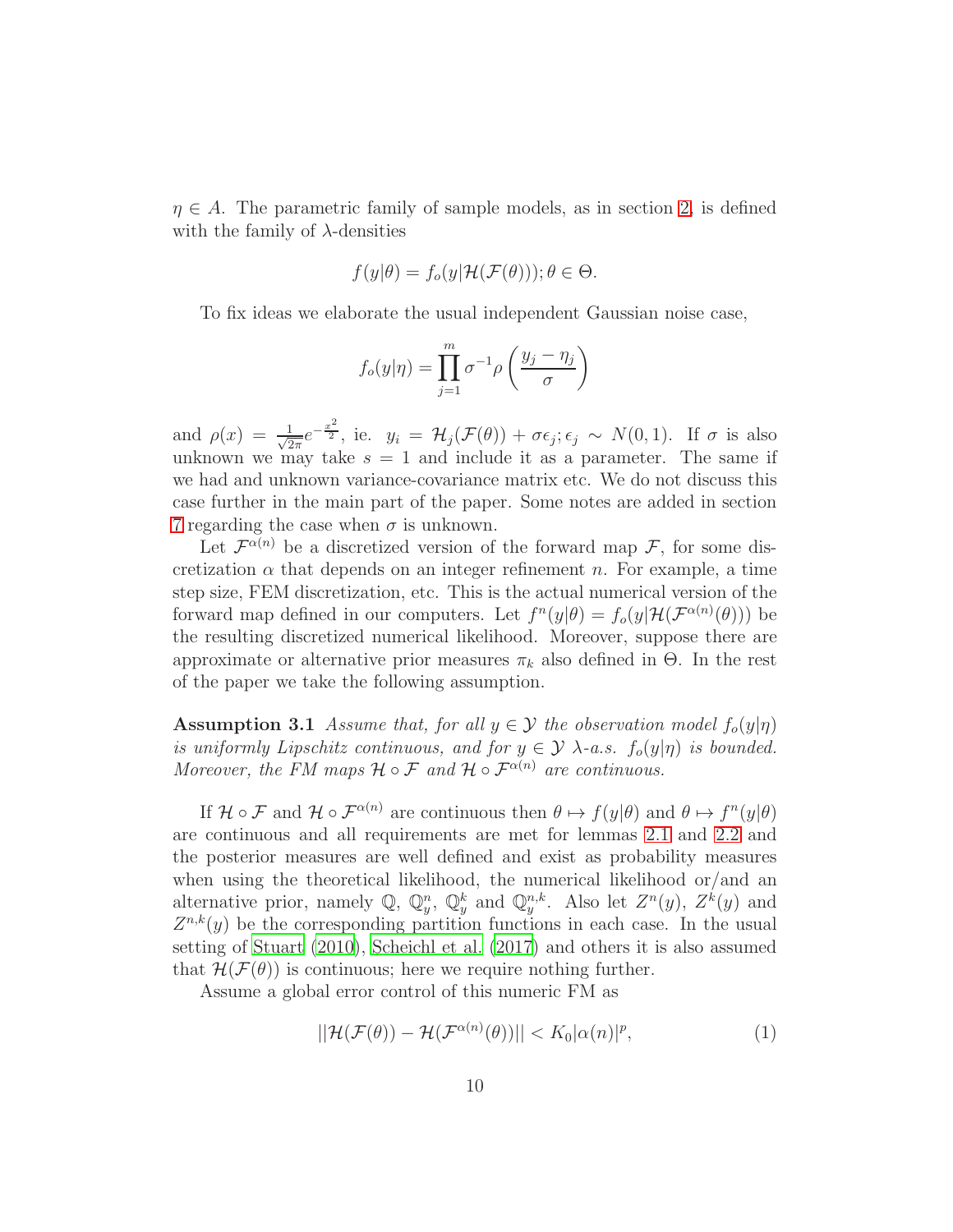for some functional  $|\cdot|$ , see [Christen et al. \(2016\)](#page-24-0). Note that this is a global bound, valid for all  $\theta \in \Theta$  and includes already the observational operator. That is, it is a global bound (for all  $\theta \in \Theta$ ) but is only a statement at the locations  $\mathcal{H}_j$ s where each  $y_j$  is observed.

Usually the error control global bounds are proven for the FM but these are easily inherited to the composition  $\mathcal{H} \circ \mathcal{F}$  by ensuring, for example, that H is Lipschitz continuous as we next explain. From assumption [3.1](#page-9-0)  $f_o(y|\eta)$  is uniform Lipschitz continuous for any given y. Then since  $|f_o(y|\eta) - f_o(y|\eta')|$  <  $L|\eta - \eta'|$  we have

<span id="page-10-0"></span>
$$
|f^{n}(y|\theta) - f(y|\theta)| = |f_{o}(y|\mathcal{H}(\mathcal{F}^{\alpha(n)}(\theta))) - f_{o}(y|\mathcal{H}(\mathcal{F}(\theta)))| < K_1|\alpha(n)|^p, \tag{2}
$$

which is also a global error bound, now for the numeric likelihood, where the constant  $K_1 = L K_0$  is independent of  $\theta$ .

The next step is to prove the consistency of using the discretization and the prior truncation  $\pi_k$  (the term will be clear in section [5\)](#page-18-0), that is, how  $\mathbb{Q}_y^n$  and  $\mathbb{Q}_y^k$  tend to the theoretical posterior measure  $\mathbb{Q}_y$ . We first prove the latter in weak convergence. Rates of convergence are proven in the then Total Variation norm in the following section. As mentioned before, we stress the fact that similar consistency results have proved before in this Bayesian inverse setting, in a more particular setting. We present weak convergence and TV rates of convergence results since our setting is more general basically only requiring assumption [3.1.](#page-9-0)

#### <span id="page-10-1"></span>3.1 Weak convergence

Theorem 3.2 (discretization consistency) With assumption [3.1:](#page-9-0)

- 1. With the FM approximation result in [\(2\)](#page-10-0), then  $\mathbb{Q}_y^{n,k} \Rightarrow \mathbb{Q}_y^k$  and  $\mathbb{Q}_y^n \Rightarrow$  $\mathbb{Q}_y$  (as  $n \to \infty$ ).
- 2. If  $\pi_k \Rightarrow \pi$  then  $\mathbb{Q}_y^{n,k} \Rightarrow \mathbb{Q}_y^n$  and  $\mathbb{Q}_y^k \Rightarrow \mathbb{Q}_y$  (as  $k \to \infty$ ).

**Proof 3.1** 1. From [\(2\)](#page-10-0) we have that  $f^{n}(y|\theta) \to f(y|\theta)$  for all  $\theta \in \Theta$ , then by bounded convergence

$$
Z^{n,k}(y) = \int f^n(y|\theta)\pi_k(d\theta) \to \int f(y|\theta)\pi_k(d\theta) = Z^k(y)
$$

since  $\pi_k$  is finite [\(Swartz](#page-26-4), [1994,](#page-26-4) chap. 3). Since  $[Z^{n,k}(y)]^{-1} \to [Z^k(y)]^{-1} > 0$ we also have  $\frac{f^n(y|\theta)}{Z^{n,k}(y)} \to \frac{f(y|\theta)}{Z^k(y)}$  for all  $\theta \in \Theta$ . Now, since  $\mathbb{Q}_y^{n,k}$  and  $\mathbb{Q}^k$  have the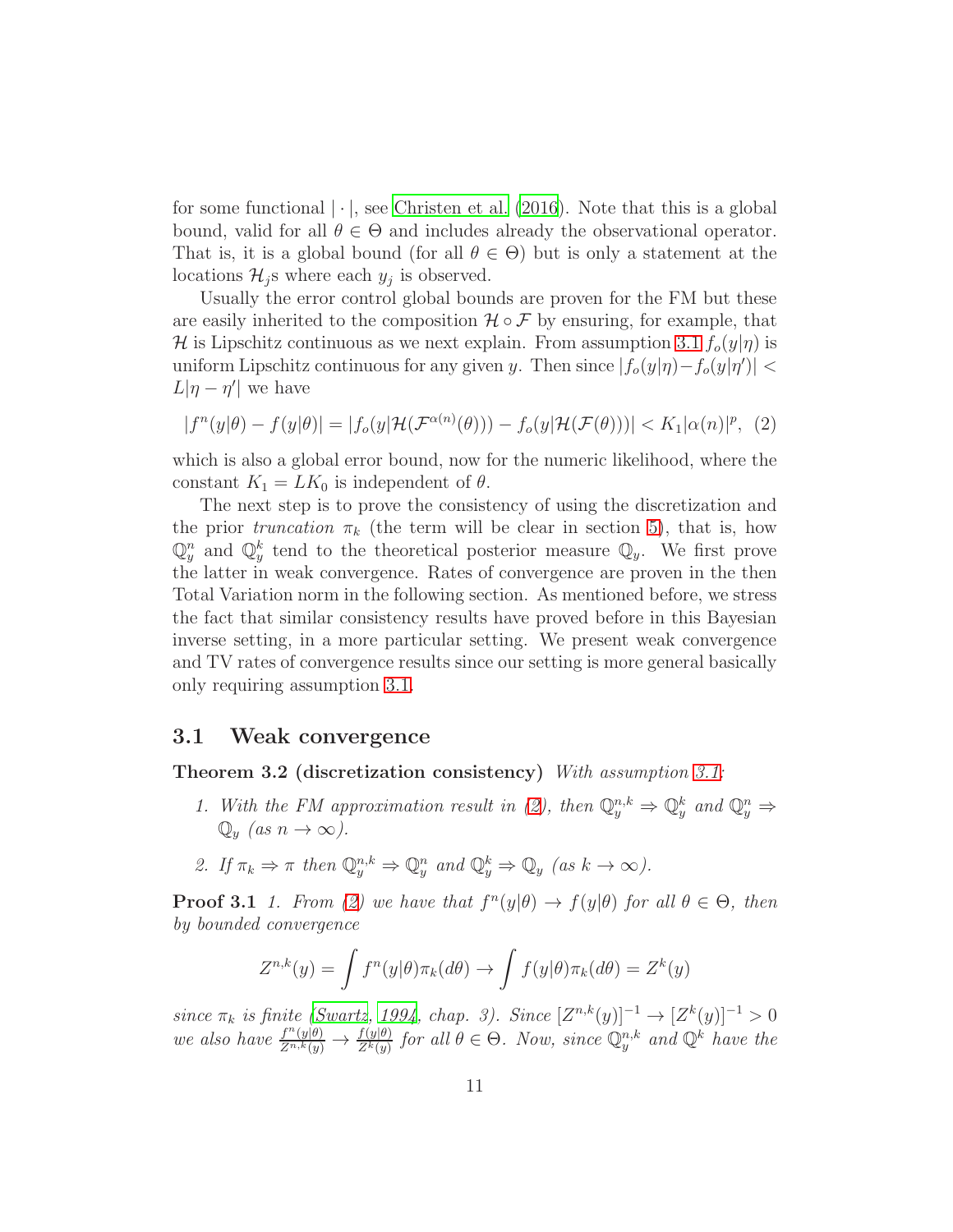latter as densities w.r.t  $\pi_k$  this implies  $\mathbb{Q}_y^{n,k} \Rightarrow \mathbb{Q}_y^k$  by Scheffé's lemma. The prove for  $\mathbb{Q}_y^n \Rightarrow \mathbb{Q}$  is analogous.

2. Note that  $f^{n}(y|\theta)$  is bounded, real, non-negative, continuos function, therefore

$$
Z^{n,k}(y) = \int f^n(y|\theta) \pi_k(d\theta) \to \int f^n(y|\theta) \pi(d\theta) = Z^n(y).
$$

Let  $g(\theta)$  be any bounded, real, non-negative, continuos function, then since  $[Z^{n,k}(y)]^{-1} \to [Z^n(y)]^{-1}$  and  $\int g(\theta)f^n(y|\theta)\pi_k(d\theta) \to \int g(\theta)f^n(y|\theta)\pi(d\theta)$  then

$$
[Z^{n,k}(y)]^{-1} \int g(\theta) f^{n}(y|\theta) \pi_k(d\theta) \to [Z^{n}(y)]^{-1} \int g(\theta) f^{n}(y|\theta) \pi(d\theta)
$$

which implies  $\mathbb{Q}_y^{n,k} \Rightarrow \mathbb{Q}^n$ . The prove for  $\mathbb{Q}_y^k \Rightarrow \mathbb{Q}$  is analogous.

### <span id="page-11-1"></span><span id="page-11-0"></span>3.2 Total variation and rates of convergence

**Theorem 3.3** Assume [3.1](#page-9-0) and the rate of convergence in  $(2)$  then

$$
||\mathbb{Q}_y^{n,k} - \mathbb{Q}_y^k||_{TV} < \frac{K_1}{Z^k(y)}|\alpha(n)|^p
$$
  
and  

$$
||\mathbb{Q}_y^n - \mathbb{Q}_y||_{TV} < \frac{K_1}{Z(y)}|\alpha(n)|^p
$$

for big enough n.

Proof 3.2 This is proven in lemma [A.2.](#page-27-0)

<span id="page-11-2"></span>**Theorem 3.4** With assumption [3.1,](#page-9-0) if  $||\pi_k - \pi||_{TV} \rightarrow 0$  then

$$
||\mathbb{Q}_y^{n,k} - \mathbb{Q}_y^n||_{TV} \n
$$
\frac{f^n(y|\hat{\theta}_n)}{Z^n(y)}||\pi_k - \pi||_{TV}
$$
\nand\n
$$
||\mathbb{Q}_y^k - \mathbb{Q}_y||_{TV} \n
$$
\frac{f(y|\hat{\theta})}{Z(y)}||\pi_k - \pi||_{TV}
$$
$$
$$

for big enough k, where  $\hat{\theta}_n, \hat{\theta} \in \Theta$  maximize  $f^n(y|\cdot)$  and  $f(y|\cdot)$ .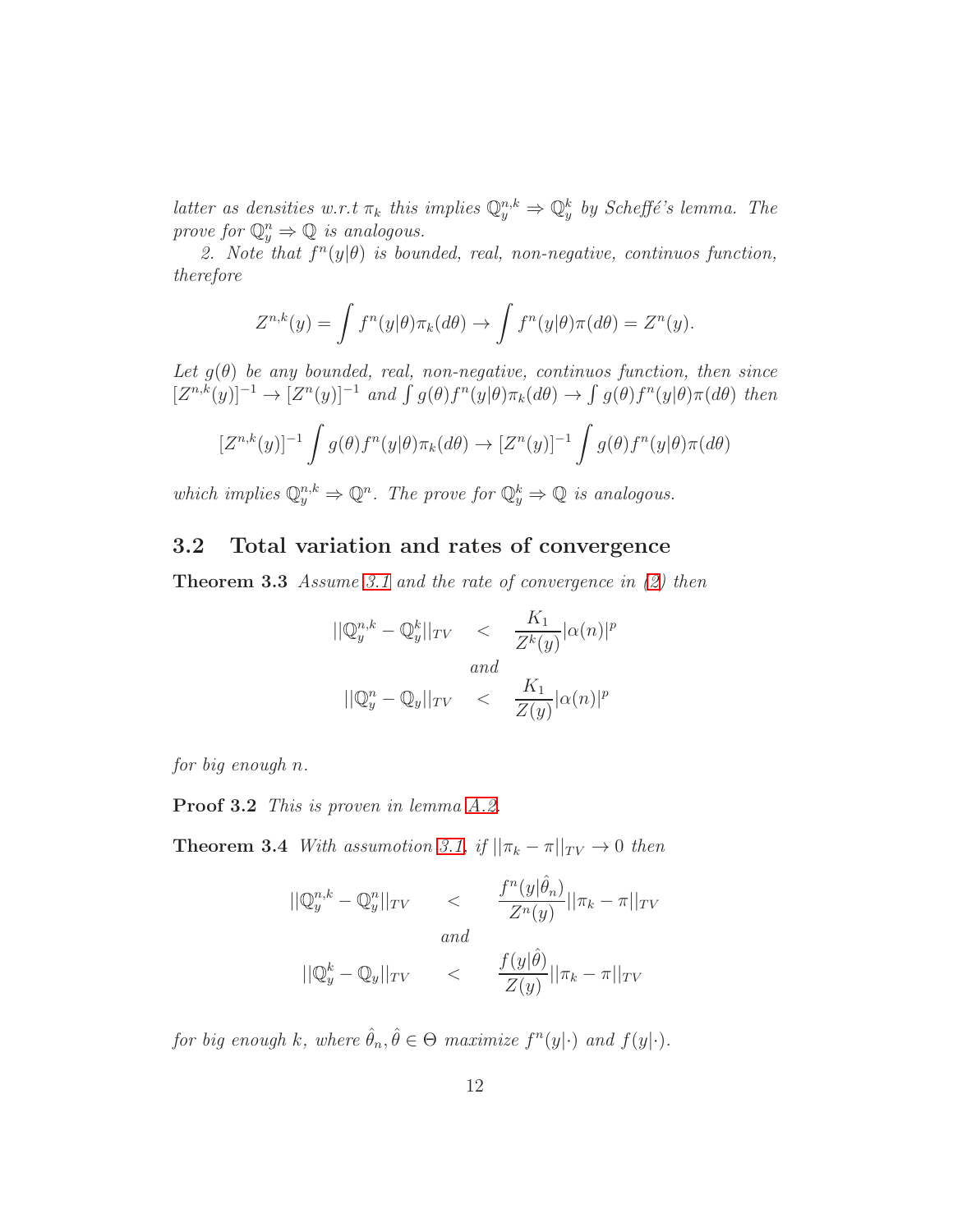**Proof 3.3** For h measurable with  $|h| \leq 1$  we have

$$
\left| \int h(\theta) f^{n}(y|\theta) \pi_{k}(d\theta) - \int h(\theta) f^{n}(y|\theta) \pi(d\theta) \right| = \left| \int h(\theta) f^{n}(y|\theta) (\pi_{k} - \pi)(d\theta) \right|
$$
  

$$
\leq \int |h(\theta)| f^{n}(y|\theta) |\pi_{k} - \pi|(d\theta).
$$

Let  $b_k = \int h(\theta) f^n(y|\theta) \pi_k(d\theta)$  and  $b = \int h(\theta) f^n(y|\theta) \pi(d\theta)$ , the above implies  $|b_k-b| \leq f^{n}(y|\hat{\theta}_n)||\pi_k-\pi||_{TV}$  and again using lemma  $A.1 | Z^{n,k}(y) - Z^n(y)| <$  $\int f^{n}(y|\hat{\theta}_{n})||\pi_{k} - \pi||_{TV}$  and

$$
\left| \frac{b_k}{Z^{n,k}(y)} - \frac{b}{Z^n(y)} \right| \leq \left( \frac{b}{Z^n(y)} \frac{1}{Z^n(y)} + \frac{1}{Z^n(y)} \right) f^n(y|\hat{\theta}_n) ||\pi_k - \pi||_{TV}(3)
$$
  

$$
\leq \frac{2}{Z^n(y)} f^n(y|\hat{\theta}_n) ||\pi_k - \pi||_{TV},
$$

 $\left| \begin{array}{c} \text{since} \\ \text{or} \end{array} \right|$ b  $\overline{Z^n(y)}$  $\vert \leq 1$ , and we obtain the result. The prove involving  $\mathbb{Q}_{y}^{k}$  and  $\mathbb{Q}$  is analogous.

<span id="page-12-0"></span>Theorem 3.5 (Consistent rate of convergence) With assumption [3.1,](#page-9-0) the rate of convergence in [\(2\)](#page-10-0) and  $||\pi_k - \pi||_{TV} \to 0$  we have  $||\mathbb{Q}_y^{n,k} - \mathbb{Q}_y||_{TV} \to$ 0 as  $k, n \to \infty$  and

<span id="page-12-1"></span>
$$
||\mathbb{Q}_{y}^{n,k} - \mathbb{Q}_{y}||_{TV} < \frac{K_{1}}{Z^{k}(y)}|\alpha(n)|^{p} + \frac{f(y|\hat{\theta})}{Z(y)}||\pi_{k} - \pi||_{TV} \tag{4}
$$

for big enough k and n (note that  $Z^k(y)$ ,  $Z(y) > 0$  and  $Z^k(y) \to Z(y)$ ).

**Proof 3.4** Note that  $||\mathbb{Q}_y^{n,k} - \mathbb{Q}_y||_{TV} = ||\mathbb{Q}_y^{n,k} - \mathbb{Q}_y^k + \mathbb{Q}_y^k - \mathbb{Q}_y||_{TV} \le ||\mathbb{Q}_y^{n,k} \mathbb{Q}_y^k||_{TV} + ||\mathbb{Q}_y^k - \mathbb{Q}_y||_{TV}$  and from theorems [3.3](#page-11-1) and [3.4](#page-11-2) we obtain the result.

Corollary 3.6 With assumption [3.1,](#page-9-0) the rate of convergence in [\(2\)](#page-10-0) and  $||\pi_k - \pi||_{TV} \to 0$  we have  $\mathbb{Q}_y^{n,k} \Rightarrow \mathbb{Q}_y$ .

#### 3.3 Remarks on Theorems [3.3,](#page-11-1) [3.4](#page-11-2) and [3.5](#page-12-0)

• The "posterior operator" is Lipschitz continuos, that is

$$
||\mathbb{Q}_y(\pi_k) - \mathbb{Q}_y(\pi)||_{TV} < \frac{f(y|\hat{\theta})}{Z(y)} ||\pi_k - \pi||_{TV}.
$$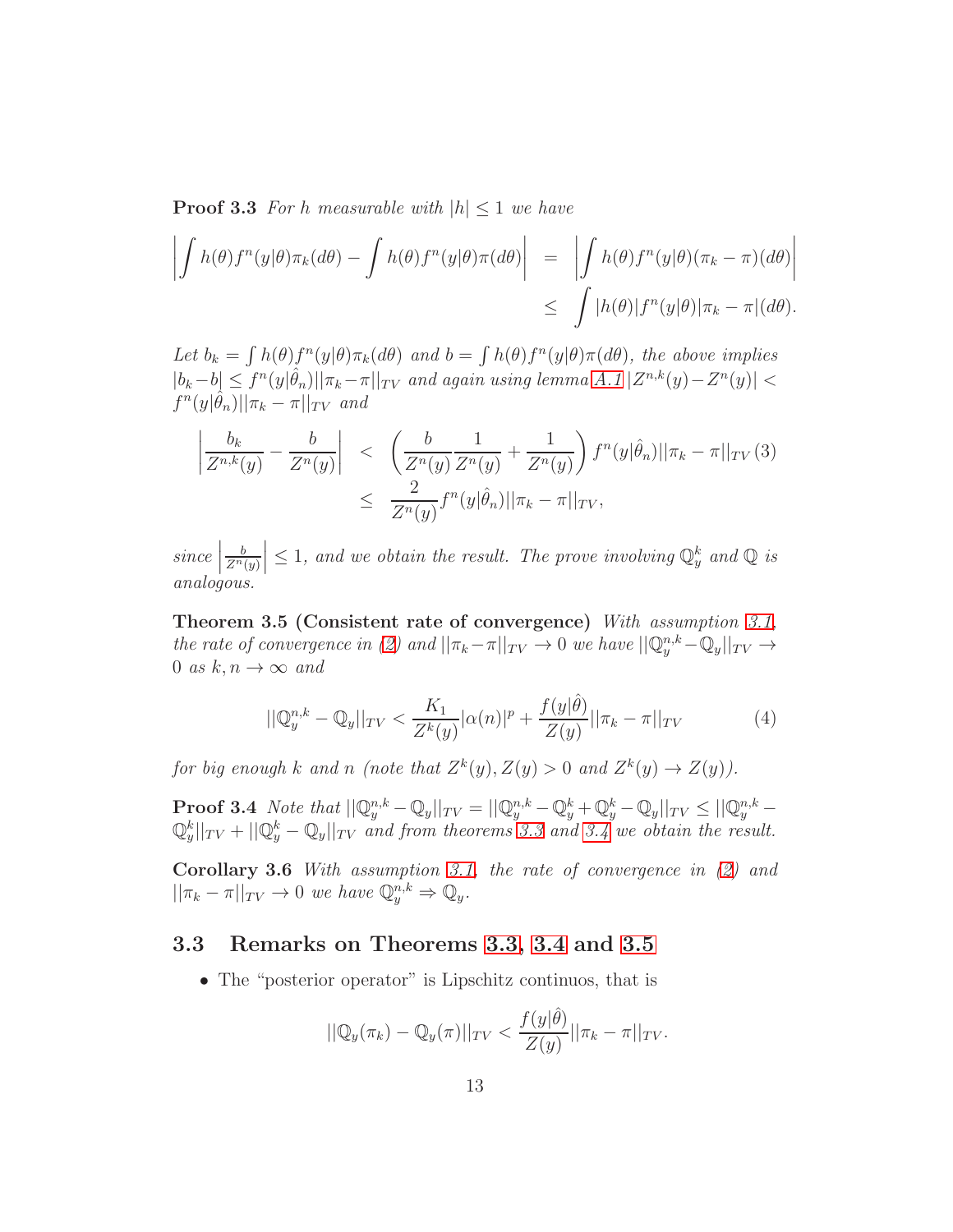$\bullet$  If the rate of convergence of the truncated prior  $\pi_k$  to the complete prior  $\pi$  is  $||\pi_k - \pi||_{TV} < k^{-q}$  then, since  $[Z^k(y)]^{-1} \to [Z(y)]^{-1} > 0$ ,

$$
||\mathbb{Q}_y^{n,k} - \mathbb{Q}_y||_{TV} < K_2 n^{-p} + K_2' k^{-q}
$$

(with  $|\alpha(n)|^p = O(n^p)$ ). That is, the discretized version of the posterior converges in total variation to the theoretical posterior at the same rate as the FM and the prior truncation.

• In many cases of PDE discretization schemes, the number of parameters or dimension of the prior  $k$  increases (linearly, quadratically etc.) with the discretization size  $n$  as it is the case in some inverse problems using the Finite Element Method (eg. [Bui-Thanh, Ghattas, Martin, and Stadler](#page-24-6), [2013;](#page-24-6) [Petra, Martin, Stadler, and O.](#page-26-6), [2014\)](#page-26-6). In principle this should not represent an additional problem and the consistency result in [\(4\)](#page-12-1) still holds for big enough n as far as  $||\pi_k - \pi||_{TV} \to 0$ .

#### 3.4 Posterior Estimates

In modern Bayesian theory all inference problems are viewed in a perspective of a decision under uncertainty, ultimately needing to maximize posterior expected utility, this is in fact the Bayesian paradigm. Moreover, all utility functions are bounded and by convention normalized to [0, 1] [\(DeGroot](#page-25-2), [1970](#page-25-2)). If one wants to calculate the posterior expectation of an utility function, or any other bounded functional,  $h \in [0, 1]$  note that

$$
|\hat{h}^{n,k}-\hat{h}|\leq ||\mathbb{Q}_y^{n,k}-\mathbb{Q}_y||_{TV}<\frac{K_1}{Z^k(y)}|\alpha(n)|^p+\frac{f(y|\hat{\theta})}{Z(y)}||\pi_k-\pi||_{TV}.
$$

where  $\hat{h}^{n,k} = \int h(\theta) \mathbb{Q}_y^{n,k}(d\theta)$  and  $\hat{h} = \int h(\theta) \mathbb{Q}_y(d\theta)$ . That is, controlling  $||\mathbb{Q}_y^{n,k} - \mathbb{Q}_y||_{TV}$  will bound the error in any estimation required and the rates of convergence are transferred.

Traditionally we are used to using the posterior mean and variance, or similar posterior estimates, to analyze the posterior measure. In that case, h is not bounded. However, if h is continuos and the  $\hat{h}^{n,k}$  are uniformly integrable then  $\hat{h}$  exists and  $\hat{h}^{n,k} \to \hat{h}$ . This can be verified if

<span id="page-13-0"></span>
$$
\sup_{n,k} \int |h(\theta)|^{1+\epsilon} \mathbb{Q}_y^{n,k}(d\theta) < \infty \tag{5}
$$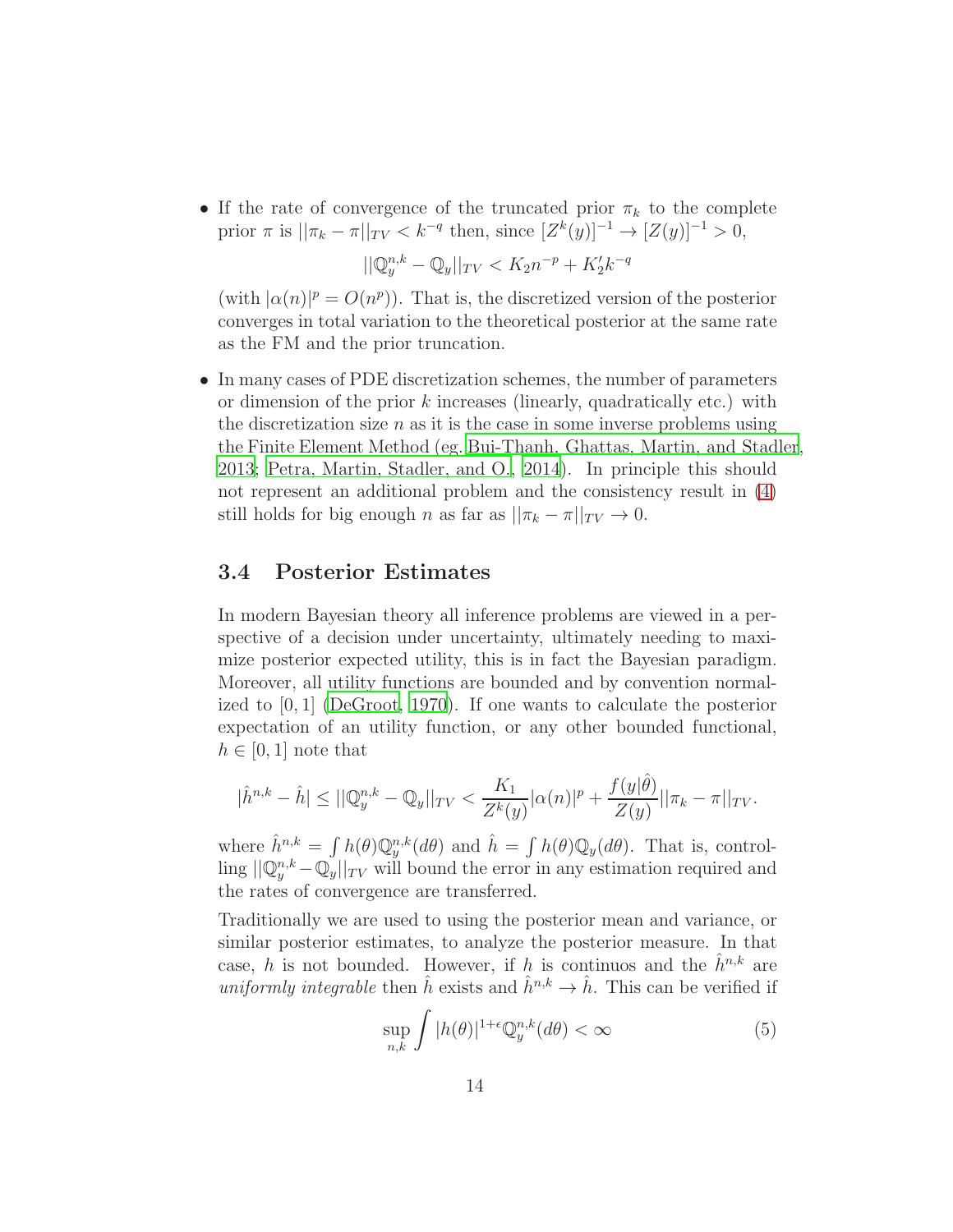for some positive  $\epsilon$  [\(DeGroot](#page-25-2), [1970,](#page-25-2) chap. 2).

Note from the prove of theorem [3.3,](#page-11-1) that is lemma [A.1,](#page-26-5) that  $\frac{K_1}{Z^k(y)} |\alpha(n)|^p$ is the bound for  $\frac{|Z^{n,k}(y)-Z^k(y)|}{Z^k(y)} =$  $\frac{Z^{n,k}(y)}{Z^k(y)} - 1$ . Loosely speaking for the expected TV distance  $\int ||\mathbb{Q}_y^{n,k} - \mathbb{Q}_y||_{TV} Z(y)\lambda(dy)$ ,  $\int \frac{f(y|\hat{\theta})}{Z(y)}$  $\frac{T(y|\theta)}{Z(y)}||\pi_k \pi||_{TV} Z(y)\lambda(dy) = ||\pi_k - \pi||_{TV}$  (although  $\hat{\theta}$  depends on y). Once  $||\pi_k - \pi||_{TV}$  $\pi||_{TV}$  is designed to be small enough (it is an a priori statement), it appears that controlling the expected Bayes factor  $\frac{Z^{n,k}(y)}{Z^k(y)}$ , or rather  $\left|\frac{Z^{n,k}(y)}{Z^k(y)}-1\right|$ , will control the error on estimates as above. This we do  $\begin{bmatrix} 2^{k}(y) & | \\ \end{bmatrix}$  in the next section, in a formal setting and with a general justification based on Bayesian model selection.

## <span id="page-14-0"></span>4 Expected a priori bounds and Bayes Factors

As in Capistrán et al.  $(2016)$  and Christen et al.  $(2016)$  in order to find reasonable guidelines to choose a discretization level  $n$  and a suitable prior truncation k, we compare the numeric posterior  $\mathbb{Q}_y^{n,k}$  with the theoretical posterior  $\mathbb{Q}_y$  using Bayesian model selection, namely Bayes Factors (BF). Assuming an equal prior probability for both models, the BF is the posterior odds of one model against the other, that is  $\frac{p}{1-p}$  where  $p = \frac{Z^{n,k}(y)}{Z^{n,k}(y)+Z}$  $\frac{Z^{n,k}(y)}{Z^{n,k}(y)+Z(y)},$ the posterior probability of the numerical model. That is, the BF is the ration of the normalization constants  $\frac{Z^{n,k}(y)}{Z(n)}$  $\frac{Z(y)}{Z(y)}$  In terms of model equivalence an alternative expression conveying the same odds is

$$
\frac{1}{2}\left|\frac{Z^{n,k}(y)}{Z(y)}-1\right|.
$$

As in [Christen et al. \(2016\)](#page-24-0) we now try to control the Bayes Factor between the discretized model and the theoretical model, namely  $\frac{Z^{n,k}(y)}{Z(y)}$ , through the use of the Absolute BF (ABF). In order to do that, independently of the specific data at hand, we try to bound the expected ABF (the EABF),

$$
\int \frac{1}{2} \left| Z^{n,k}(y) - Z(y) \right| \lambda(dy) = \int \frac{1}{2} \left| \frac{Z^{n,k}(y)}{Z(y)} - 1 \right| Z(y) \lambda(dy),
$$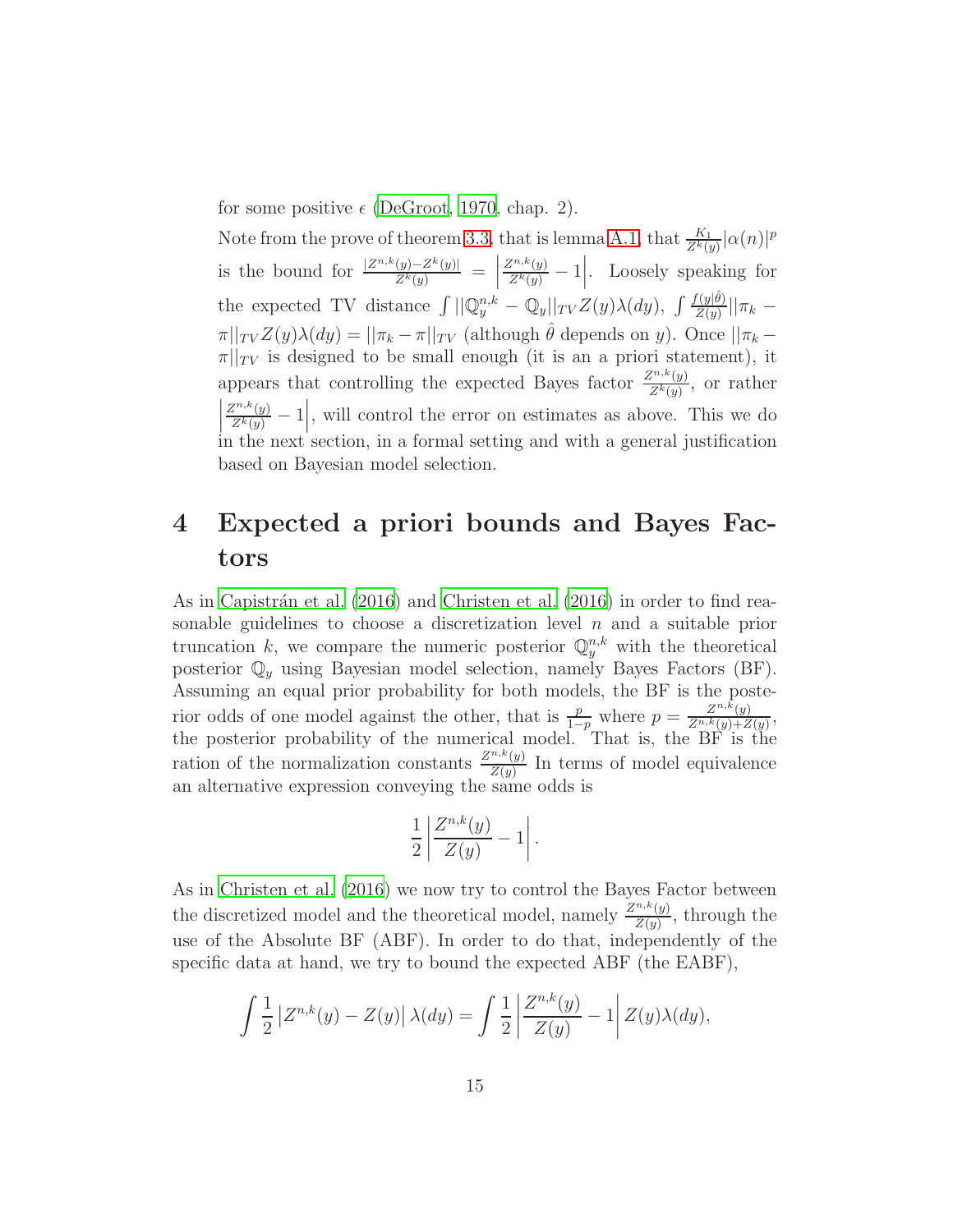in terms of estimates on the error in the numeric forward map, as in [\(1\)](#page-9-1). The idea is to keep the EABF below a small threshold (eg.  $\frac{1}{20}$ ) so that the BF is close to 1 and the difference between the numeric and the theoretical model is "not worth more than a bare mention" [\(Jeffreys](#page-25-6), [1961;](#page-25-6) [Kass and](#page-25-7) Raftery, [1995](#page-25-7)).

<span id="page-15-0"></span>**Theorem 4.1** With assumption [3.1,](#page-9-0) the rate of convergence in [\(2\)](#page-10-0),  $||\pi_k \pi||_{TV} \to 0$  and  $\phi_y(\eta) = -\log f_o(y|\eta) \in C^1$   $\lambda$ -a.s. we have

$$
\int \frac{1}{2} \left| \frac{Z^{n,k}(y)}{Z(y)} - 1 \right| Z(y) \lambda(dy) < \tag{6}
$$

$$
\frac{K_0|\alpha(n)|^p}{2}\sum_{i=1}^m \int \int \left| \frac{\partial}{\partial \eta_i} \phi_y(\mathcal{H}(\mathcal{F}^{\alpha(n)}(\theta))) \right| f_o(y|\mathcal{H}(\mathcal{F}^{\alpha(n)}(\theta))) \lambda(dy)\pi_k(d\theta)
$$
  
+  $||\pi_k - \pi||_{TV}.$  (7)

**Proof 4.1** Note that as a byproduct of the proof of theorem [3.4](#page-11-2) we have

$$
|Z^{k}(y) - Z(y)| = \left| \int f^{n}(y|\theta)(\pi_{k} - \pi)(d\theta) \right| \leq \int f^{n}(y|\theta)|\pi_{k} - \pi|(d\theta)
$$

and therfore  $\int |Z^k(y)-Z(y)|\lambda(dy) < \int \int f^n(y|\theta)|\pi_k-\pi|(d\theta)\lambda(dy) = \int \int f^n(y|\theta)\lambda(dy)|\pi_k-\pi(x)$  $\pi|(d\theta) = 2||\pi_k - \pi||_{TV}$ . Therefore

$$
\int \frac{1}{2} \left| \frac{Z^{n,k}(y)}{Z(y)} - 1 \right| Z(y) \lambda(dy) \n\int \frac{1}{2} \left| Z^{n,k}(y) - Z^k(y) \right| \lambda(dy) + ||\pi_k - \pi||_{TV}.
$$

To bound the last integral we follow a similar, but more general, approach as in [Christen et al. \(2016\)](#page-24-0). Note that

$$
\left| Z^{n,k}(y) - Z^k(y) \right| = \left| \int f(y|\theta) (R_n(\theta) - 1) \pi_k(d\theta) \right|; R_n(\theta) = \frac{f^n(y|\theta)}{f(y|\theta)}.
$$

For  $\eta$  close enough to  $\eta_1$ , the a likelihood ratio  $\frac{f_o(y|\eta)}{f_o(y|\eta_1)}$  is near to 1 and

$$
\left|\frac{f_o(y|\eta)}{f_o(y|\eta_1)} - 1\right| \cong \left|\log\left(\frac{f_o(y|\eta)}{f_o(y|\eta_1)}\right)\right| = \left|\phi_y(\eta) - \phi_y(\eta_1)\right|
$$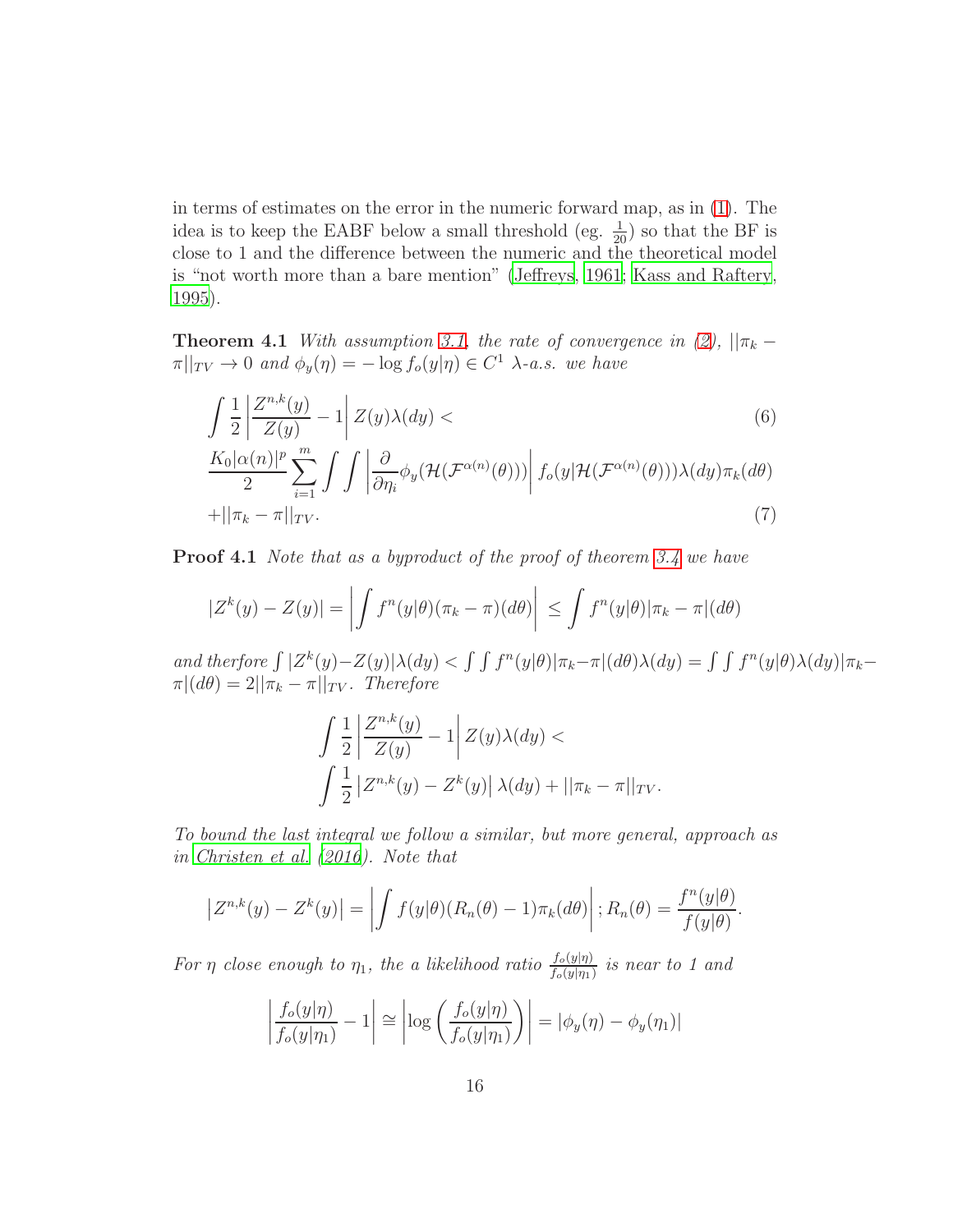where  $\phi_y(\eta) = -\log f_o(y|\eta)$ ; the "energy" of the observation model. With the first order Taylor approximation of  $\phi_u(\eta)$  around  $\eta_1$  we have

$$
|R_n(\theta)-1|=|\phi_y(\eta)-\phi_y(\eta_1)|=\left|\nabla\phi_y(\mathcal{H}(\mathcal{F}(\theta)))\cdot(\mathcal{H}(\mathcal{F}^{\alpha(n)}(\theta))-\mathcal{H}(\mathcal{F}(\theta))) + R\right|.
$$

Ignoring the higher order terms in the residual and using the error bound in [\(1\)](#page-9-1) we have

<span id="page-16-0"></span>
$$
\int \frac{1}{2} |Z^{n,k}(y) - Z^n(y)| \lambda(dy) \n\frac{K_0|\alpha(n)|^p}{2} \int \int f(y|\theta) ||\nabla \phi_y(\mathcal{H}(\mathcal{F}(\theta)))||_1 \pi_k(d\theta) \lambda(dy),
$$

since for any two vectors  $|a \cdot b| = |\sum a_i b_i| < c \sum |b_i|$  with  $|a_i| < c$  and we obtain the result.

We may attempt to calculate the remaining double integral by changing the order of integration letting  $\int M(\mathcal{H}(\mathcal{F}(\theta)))\pi_k(d\theta)$  and

$$
M(\eta) = \int ||\nabla \phi_y(\eta)||_1 f_o(y|\eta) \lambda(dy) = \sum_{i=1}^m \int \left| \frac{\partial}{\partial \eta_i} \phi_y(\eta) \right| f_o(y|\eta) \lambda(dy). \tag{8}
$$

This in general is difficult to achieve, however it is possible if it happens that  $M(\eta)$  does not depend on  $\theta$ .

In the usual case of independent Gaussian errors with known variance  $\sigma^2$ ,  $||\nabla \phi_y(\eta)||_1 = \sigma^{-1} \sum_{i=1}^m |$  $\frac{y_i - \eta_i}{\sigma}$  and  $\sum_{i=1}^m \int$  $\frac{y_i-\eta_i}{\sigma}$  |  $N(y_i|\eta_i,\sigma)dy_i=\sqrt{\frac{2}{\pi}}$ π m  $\frac{m}{\sigma}$ , since  $\int |x| \frac{1}{\sqrt{2}}$  $\frac{1}{2\pi}e^{-\frac{x^2}{2}}dx = \sqrt{\frac{2}{\pi}}$  $\frac{2}{\pi}$ , and we obtain the corresponding result as in [Christen et al. \(2016\)](#page-24-0) for the EABF. This result may be generalized to any location-scale family and we present it next.

Theorem 4.2 With the setting of theorem [4.1,](#page-15-0) assuming independent data arising from a location-scale family, namely

$$
f_o(y|\eta) = \prod_{i=1}^m \sigma^{-1} \rho\left(\frac{y_i - \eta_i}{\sigma}\right)
$$

with  $\rho$  a bounded  $C^1$  symmetric Lebesgue density in  $\mathbb{R}$  with  $\int_{-\infty}^{\infty} x^2 \rho(x) dx = 1$ then

<span id="page-16-1"></span>
$$
\int \frac{1}{2} \left| \frac{Z^{n,k}(y)}{Z(y)} - 1 \right| Z(y) \lambda(dy) < \rho(0) \frac{K_0 |\alpha(n)|^p}{\sigma} m + ||\pi_k - \pi||_{TV}. \tag{9}
$$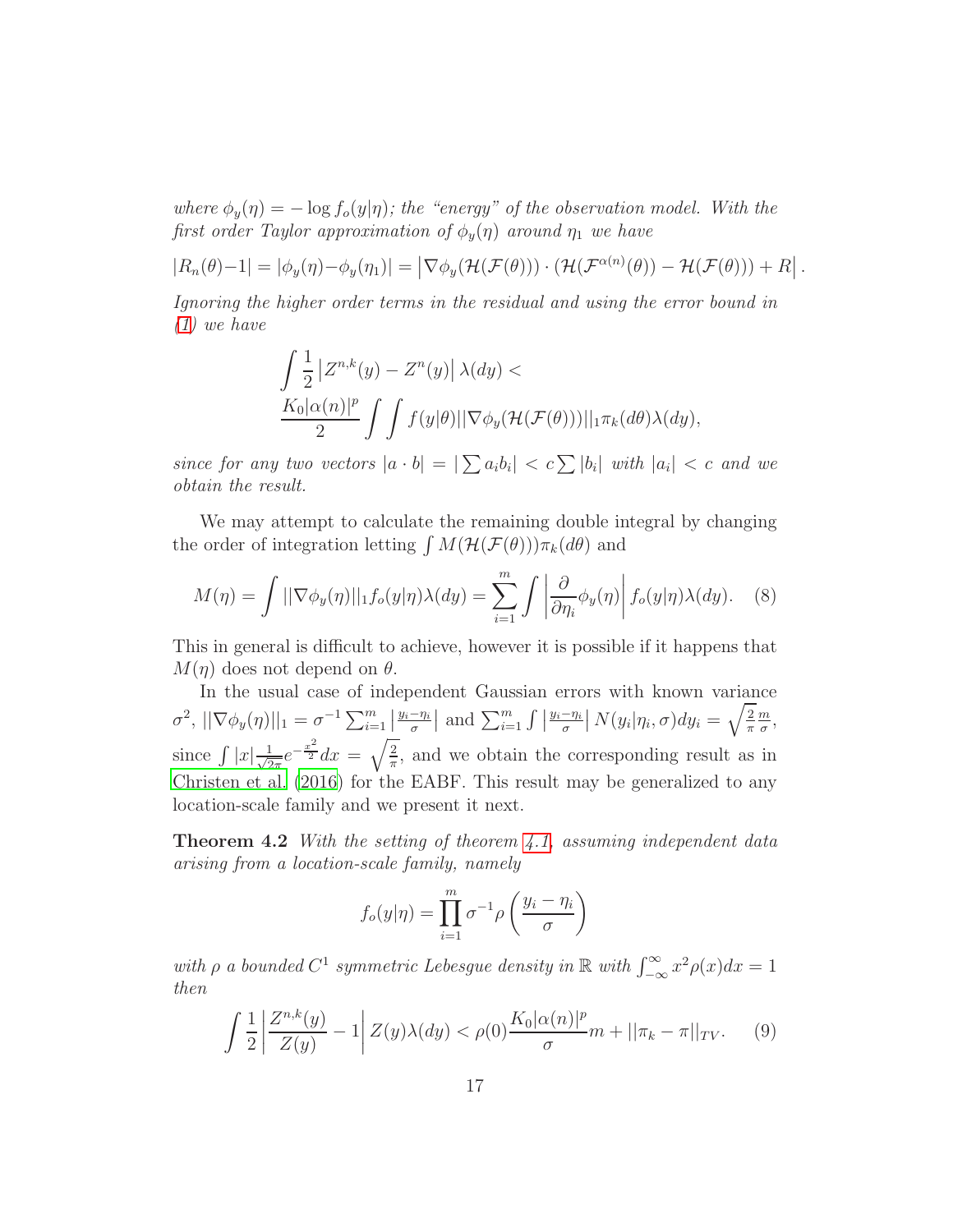Proof 4.2 From [\(8\)](#page-16-0) note that

$$
\int \left| \frac{\partial}{\partial \eta_i} \phi_y(\eta) \right| f_o(y|\eta) \lambda(dy) = \int_{-\infty}^{\infty} \left| \sigma^{-1} V' \left( \frac{y_i - \eta_i}{\sigma} \right) \right| \sigma^{-1} \rho \left( \frac{y_i - \eta_i}{\sigma} \right) dy_i
$$

where  $\rho(x) = e^{V(x)}$ . The integral on the rhs is in fact equal to  $2\sigma^{-1} \int_0^\infty V'(x) \rho(x) dx =$  $2\sigma^{-1}\rho(0)$  (since  $\rho'(x) = V'(x)\rho(x)$ ), and we obtain the result.

Since  $K_0|\alpha(n)|^p$  is the error in the FM (with the observation operator in [\(1\)](#page-9-1)), measured in the same units as the y<sub>j</sub>s, note from [\(9\)](#page-16-1) that  $\frac{K_0|\alpha(n)|^p}{\sigma}$  $rac{x(n)|^p}{\sigma}$  is the relative error in the numeric FM with respect to the standard error in the observations  $\sigma$ . In order to keep the EABF below a threshold we require more precision in the FM if the sample size  $m$  increases and more (less) precision in the FM if the standard error decreases (increases). It makes much sense to measure  $K_0|\alpha(n)|^p$  with respect to  $\sigma$  and  $\frac{K_0|\alpha(n)|^p}{\sigma}$  $\frac{\alpha(n)!^r}{\sigma}$  becomes units free.

As in [Christen et al. \(2016\)](#page-24-0) if we let the  $EABF \leq b$ , and for example  $b = \frac{1}{20} = 0.05$ , we expect nearly no difference in the numerical and the theoretical posterior. If we set the error in the FM  $K = K_0 |\alpha(n)|^p$  then we require  $\rho(0) \frac{K}{\sigma} m + ||\pi_k - \pi||_{TV} < b$ , that is, we need the numerical error in the FM in [\(1\)](#page-9-1)

<span id="page-17-0"></span>
$$
K < \frac{\sigma}{m} \frac{b - ||\pi_k - \pi||_{TV}}{\rho(0)} \tag{10}
$$

which is the equivalent result of [Christen et al. \(2016](#page-24-0)), now including the prior truncation. We require  $||\pi_k - \pi||_{TV} < b$ , but since this only involves the prior truncation we should be able to fix it from the onset. For example,  $||\pi_k - \pi||_{TV} < \frac{1}{100}.$ 

The procedure suggested in [Christen et al. \(2016\)](#page-24-0) is to run the solver, including an after the fact error estimate (or a posteriori error estimate, we use *after the fact* given the conflict of terms with the Bayesian jargon). If the error in the FM does not comply with the bound in [\(10\)](#page-17-0), then run the solver again with a finer discretization  $\alpha(n)$ . In passing, we assure [\(1\)](#page-9-1) for all  $\theta \in \Theta$ . Note that in ODEs the RK45 method (Rungue-Kutta order 5 method of [Cash and Karp](#page-24-7), [1990](#page-24-7), for example) produces after the fact error estimates. More recently, the discontinuos Galerking method for PDEs may include high order solvers with after the fact error estimates [\(Di Pietro and Ern](#page-25-8), [2011](#page-25-8); [Hesthaven and Warburton](#page-25-9), [2007](#page-25-9)). In general, error estimates for PDEs are much harder to obtain and the usual strategy is to consider adjoint-base methods.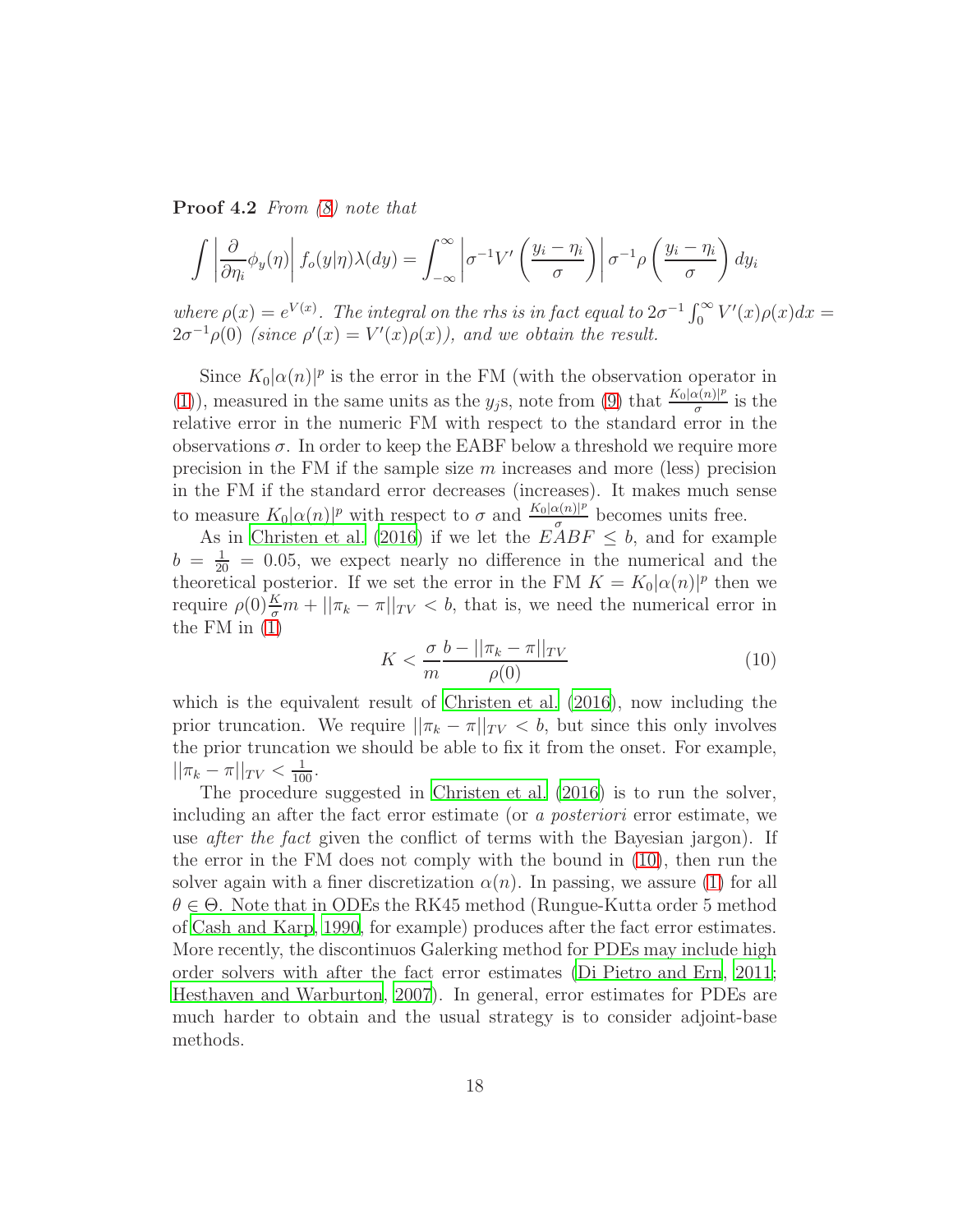## <span id="page-18-0"></span>5 Using a base for  $\Theta$

Defining a prior directly on the Banach space  $\Theta$  is difficult and we have little options, as for example an infinite dimension Gaussian distribution [\(Stuart, 2010\)](#page-26-0). A perhaps more pragmatic approach is to decide on a base for  $\Theta$  to represent its elements, and then take the coefficients in the base representation as random, as in [Scheichl et al. \(2017\)](#page-26-3). Accordingly, let  $\Theta =$  $C(D)$  the continuous functions on a compact domain  $D \subset \mathbb{R}$  with norm  $|| \cdot ||$ which can be  $L_2$  for example. This indeed constitutes a separable Banach space. Let, for any  $\theta \in \Theta$ 

<span id="page-18-1"></span>
$$
\theta(t) = \theta_0(t) + \sum_{i=1}^{\infty} \beta_i \phi_i(t), \qquad (11)
$$

where  $\phi_i$  are our chosen base,  $\beta_i \in \mathbb{R}$  and  $\theta_o \in \Theta$  is fixed. We take the base functions normalized  $||\phi_i|| = 1$ . Let  $\beta_1, \beta_2, \ldots$  be random variables, then a probability measure on  $\mathbb{R}^{\infty}$  defines the distribution F of the  $\beta_i$ 's and the prior distribution  $\pi$  will be the push forward measure over the function

$$
\beta_1, \beta_2, \ldots \mapsto \theta_0(t) + \sum_{i=1}^{\infty} \beta_i \phi_i(t).
$$

The marginal distribution  $F_k$  of the first k terms, which is its kth natural projection, defines the push forward measure  $\pi_k$  from  $\theta_k(t) = \theta_0(t) + \sum_{i=1}^k \beta_i \phi_i(t)$ , which is our truncated approximate prior.

With lemma 2.1 of [Rosalsky and Rosenblatt \(1997](#page-26-7)), on convergence of random elements in Banach spaces, we have that if

$$
\sum_{i=1}^{\infty} E[||\beta_i \phi_i||] = \sum_{i=1}^{\infty} E|\beta_i| < \infty
$$

then there exists  $\theta(t) \in \Theta$  such that

$$
\theta_0(t)
$$
 +  $\sum_{i=1}^k \beta_i \phi_i(t) \rightarrow \theta(t)$  a.s.

This implies  $\theta_k \to \theta$  in probability and therefore  $\theta_k \Rightarrow \theta$ . Since  $F_k \Rightarrow F$  (the  $F_k$ s are the finte dimensional marginals) and h is continuous, by the mapping theorem it also implies  $\pi_k \Rightarrow \pi$  [\(Billingsley](#page-24-4), [1968\)](#page-24-4).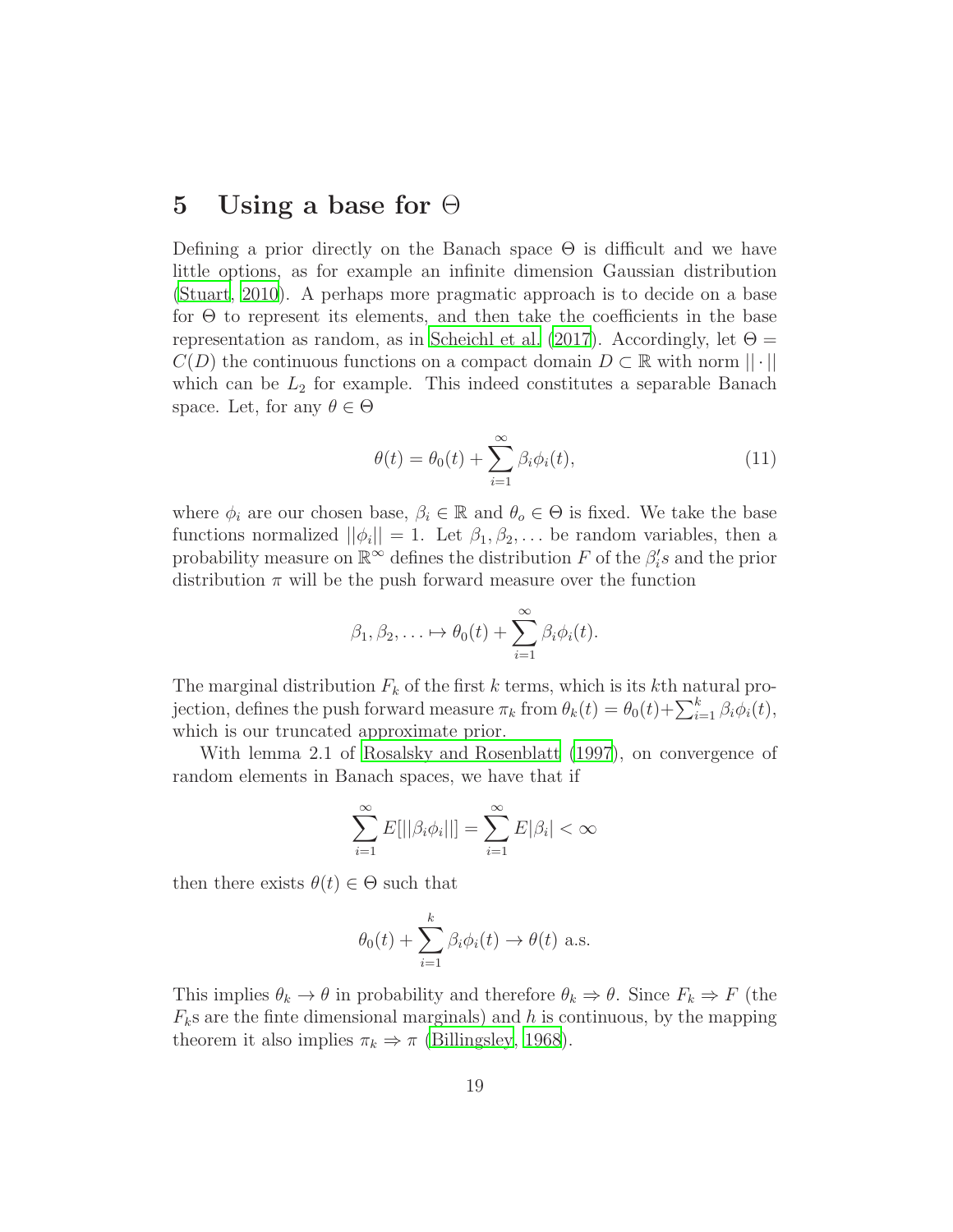With this we have  $\mathbb{Q}_y^{n,k} \Rightarrow \mathbb{Q}_y^n, \mathbb{Q}^k \Rightarrow \mathbb{Q}$  as in theorem [3.4](#page-11-2) and note that so far the  $\beta_i$ s need not be independent. The only requirement here is

$$
\sum_{i=1}^{\infty} E|\beta_i| < \infty. \tag{12}
$$

However, to control the rate of convergence we requiere convergence in Total Variation. From the coupling characteristic of the Total Variation norm [\(Gibbs and Su](#page-25-4), [2002](#page-25-4))  $||\pi_k - \pi||_{TV} \le P(\theta_k \neq \theta) = P(\sum_{i=k+1}^{\infty} \beta_i \phi_i(t) \neq 0) =$  $P(||\sum_{i=k+1}^{\infty} \beta_i \phi_i(t)|| > 0)$  and therefore we have

$$
||\pi_k - \pi||_{TV} \le 1 - F(\beta_i = 0; i = k + 1, k + 2, \ldots). \tag{13}
$$

This means that to control the rate of convergence of  $||\pi_k - \pi||_{TV}$  we could try to control the rate of convergence of the above rhs probability. However, if the  $\beta_i$ s are continuous and independent then  $F(\beta_i = 0; i = k+1, k+2, ...) = 0$ and the above bound is useless; the  $\pi_k$ s may or may not converge in total variation to  $\pi$ .

#### 5.1 Dependent  $\beta_i$ s

To continue we construct a measure F on the  $\beta_i$ s with  $\sum_{i=1}^{\infty} E|\beta_i| < \infty$  and such that  $F(\beta_i = 0; i = k + 1, k + 2, ...) > 0$ . Let  $\beta_i = \zeta_i \gamma_i$  where  $\gamma_i \sim \psi(\cdot)$ a continuous distribution in  $\mathbb R$  with mean zero and variance 1 and  $\zeta_i$  is a sequence of positive numbers with  $\sum_{i=1}^{\infty} \zeta_i < \infty$ . This is a similar setting as in [Scheichl et al. \(2017](#page-26-3)).

Let  $l$  be a random variable taking values in N. We define  $F$  as follows. Conditional on l the  $\gamma_i$ s are independent and

$$
P(\gamma_i < x \mid l) = \begin{cases} \Psi(x) = \int_{-\infty}^x \psi(\tau) d\tau & \text{for } i \le l \\ I_{(-\infty,0]}(x) & \text{for } i > l. \end{cases}
$$

That is, conditional on l the  $\gamma_i$ s have a tail of zeros. The distribution of F is defined by all its finite dimensional kth natural projections, that is

$$
P(\gamma_1 < x_1, \gamma_2 < x_2, \dots, \gamma_k < x_k) = \sum_{l=1}^{\infty} h(l) \prod_{i=1}^k P(\gamma_i < x_i \mid l),
$$

where  $h(\cdot)$  is the pmf of k. Note then that  $\sum_{i=1}^{\infty} E|\beta_i| < \sum_{i=1}^{\infty} \zeta_i < \infty$  as needed. We take the truncated prior as the push forward measure  $\pi_k$  of the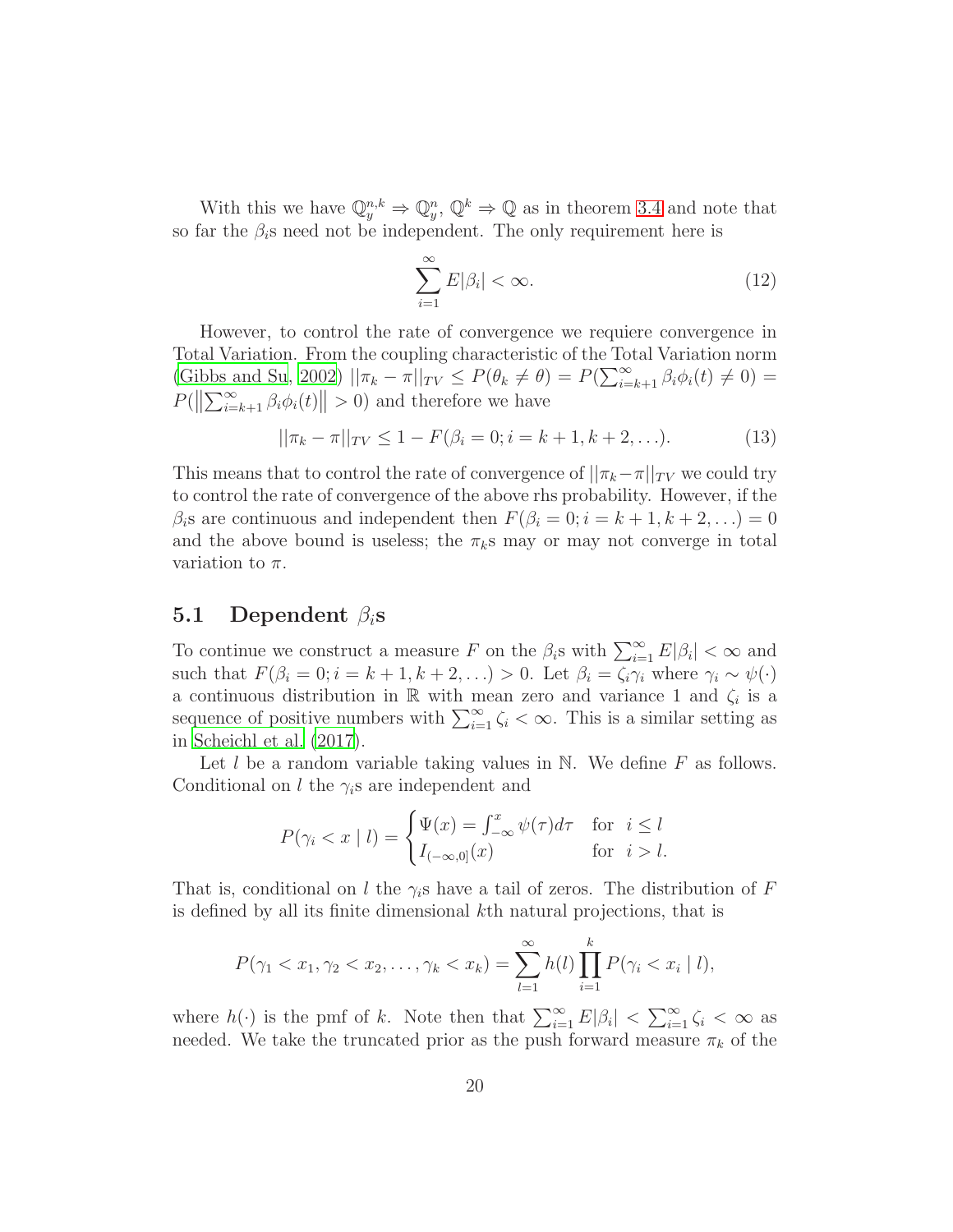above projection k of F and since  $||\pi_k - \pi||_{TV} \leq 1 - F(\beta_k + 1 = 0, \beta_k + 2 =$  $0, \ldots$ ) then

$$
||\pi_k - \pi||_{TV} \le 1 - P(l \le k) = 1 - \sum_{i=1}^k h(i) = \sum_{i=k+1}^\infty h(i).
$$

A typical choice for  $h(i)$  would be a Poisson distribution with parameter  $\lambda$ then  $\sum_{i=k+1}^{\infty} e^{-\lambda} \frac{\lambda^i}{i!}$  $\frac{\lambda^4}{i!}$ . For example, if a priori the average number of terms in [\(11\)](#page-18-1) is  $\lambda = 10$  then with  $k = 20$ ,  $\sum_{i=k+1}^{\infty} e^{-\lambda} \frac{\lambda^i}{i!} < \frac{1}{100}$ .

From [\(9\)](#page-16-1) we see that the overall EABF bound in this case is

$$
\int \frac{1}{2} \left| \frac{Z^{n,k}(y)}{Z(y)} - 1 \right| Z(y)\lambda(dy) < \rho(0) \frac{K}{\sigma} m + \sum_{i=k+1}^{\infty} h(i) \tag{14}
$$

with  $||\mathcal{H}(\mathcal{F}(\theta)) - \mathcal{H}(\mathcal{F}^{\alpha(n)}(\theta))|| < K.$ 

#### 5.2 The discretized numeric posterior

A typical trick when analyzing censored data is to include unobserved variables in the posterior in an augmented model, since with Monte Carlo samples from the posterior, marginalization is trivial. In this case, the equivalent is to include the unobserved r.v. l in the posterior. An MCMC or other MC method will need to deal with this additional parameter.

At the end we are left to deal with the finite dimensional posterior

$$
\pi(\gamma_1, \ldots, \gamma_k, l|y) \propto
$$
\n
$$
\sigma^{-m} \prod_{j=1}^m \rho \left( \frac{y_j - \mathcal{H}_j(\mathcal{F}^{\alpha(n)}(\theta_0(t) + \sum_{i=1}^l \zeta_i \gamma_i \phi_i(t)))}{\sigma} \right)
$$
\n
$$
1(l \le k) h(l) \prod_{i=1}^k \psi_{l,i}(\gamma_i),
$$

subject to  $||\mathcal{H}(\mathcal{F}(\theta)) - \mathcal{H}(\mathcal{F}^{\alpha(n)}(\theta))|| < K = \frac{\sigma}{m}$ m  $\frac{b-\sum_{i=k+1}^{\infty}h(i)}{\rho(0)}$  (eg.  $b = \frac{1}{20}$ ). Here

$$
\psi_{l,i}(x) = \begin{cases} \psi(x) & \text{for } i \le l \\ \delta(x) & \text{for } i > l. \end{cases}
$$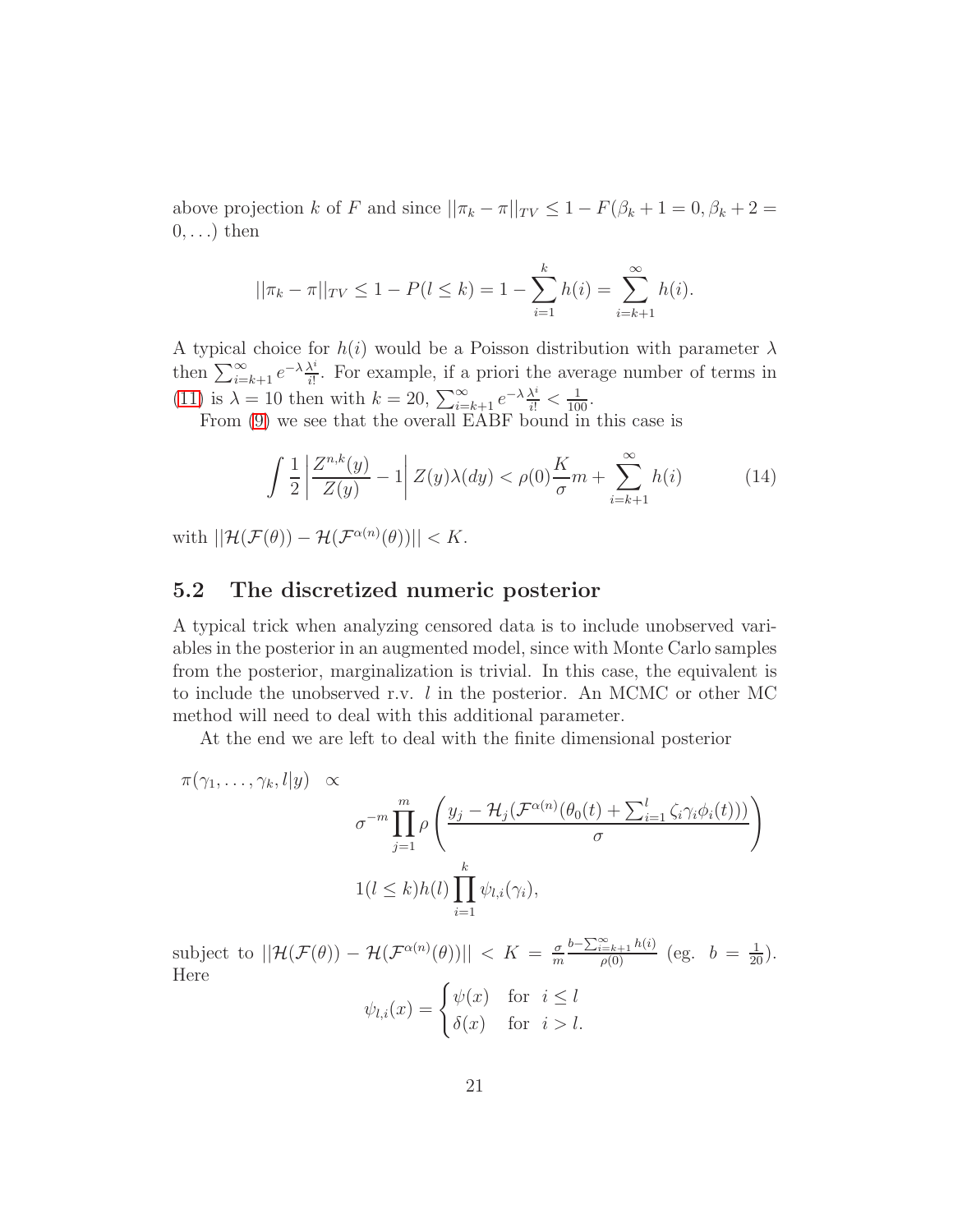## 6 Examples

EXAMPLE 1: In [Lassas and Siltanen \(2004\)](#page-25-10) and Kolehmainen, Lassas, Niinimäki, and Siltanen  $(2012)$  the parameter space  $\Theta$  is the space of continuous functions in the unit interval  $C[0, 1]$ . For piecewise linear continuos functions on [0, 1] the "total variation" prior is proposed to be used, for a discretization  $k$ 

$$
\pi_k(u) = c_k \exp \left\{ -\alpha_k \sum_{j=1}^{k+1} |u_j^k - u_{j-1}^k| \right\},\,
$$

where  $u(t) = u_{j-1}^k + (t - t_{j-1}) \frac{u_j^k - u_{j-1}^k}{t_j - t_{j-1}}$  $t_j - t_{j-1}$ ;  $t \in (t_{j-1}, t_j]$  and  $t_j = \frac{j}{k+1}$ . Inconsistencies are found in the MAP and CM estimators (the maximum of the posterior and the posterior mean) when  $\alpha_k = 1$  or  $\alpha_k = \sqrt{k+1}$  and  $k \to \infty$ .

A clear problem with this approach is that we do not know which is the prior  $\pi$  on  $C[0, 1]$ , what is the measurable space and how  $\pi_k$  converges to  $\pi$ , if at all converges. How can we expect consistency without the latter? Defining a probability measure on  $C[0, 1]$  is a complex and delicate endeavour [\(Billingsley, 1968](#page-24-4), chap. 2) and is indeed a source of classic results in probability (eg. the Weiner process is a measure on  $C[0, 1]$ ).

EXAMPLE 2: [Scheichl et al. \(2017](#page-26-3)) worked with a continuos FM with Gaussian errors, derived from an elliptic PDE, with error bounds equivalent to [\(1\)](#page-9-1). The posterior is needed to be defined in a functional space, a separable Banach space. This is sufficient for Assumption [3.1](#page-9-0) to hold. They use a base expansion as in [\(11\)](#page-18-1) with independent  $\gamma_i$ s and summable  $\zeta_i$ s. The latter is sufficient for weak convergence, beyond their specific choice of  $\psi$  as  $U(-1, 1)$ and  $N(0, 1)$ . Therefore, the results in section [3](#page-8-0) apply.

EXAMPLE 3: [Christen et al. \(2016\)](#page-24-0) considered a two dimensional inverse problem of the logistic ODE. The FM is indeed continuos, seen from the analytic solution  $X(t) = \frac{K X_0}{X_0 + (K - X_0)e^{-rt}}$ . They consider Gaussian errors and a Rungue-Kutta method of order 5, with error bounds similar to [\(1\)](#page-9-1). Therefore, lemmas [2.1](#page-6-0) and [2.2](#page-6-1) and consistency theorems [3.2](#page-10-1) and [3.3](#page-11-1) apply.

They used a RK45 to solve the ODE and obtain error estimates; these were larger than the actual errors also available from comparison from the analytic solution. The bound for the numeric solver in [\(10\)](#page-17-0) is kept adaptively for EABF  $\langle \frac{1}{20} \rangle$  (no prior truncation is needed), and also a fine grid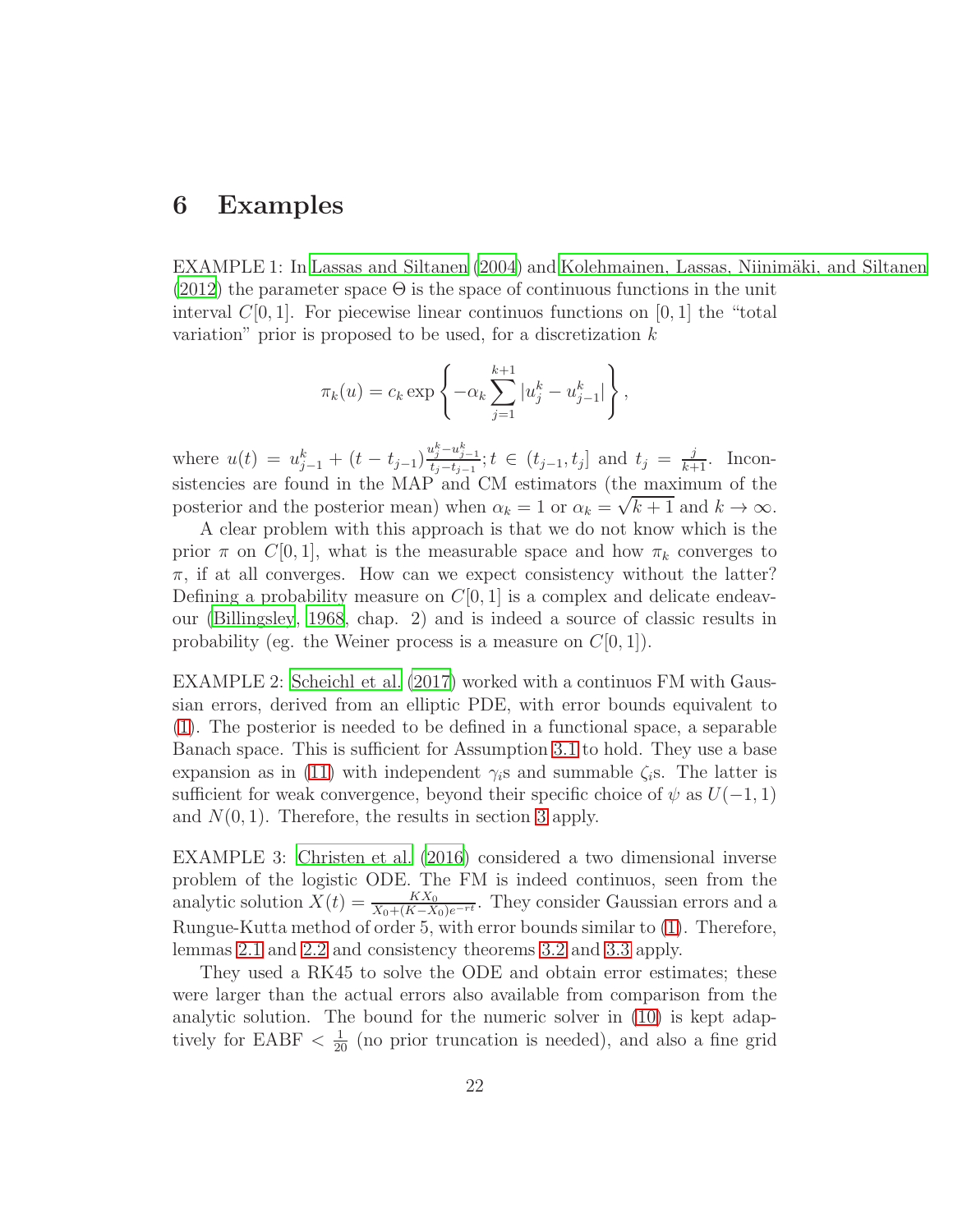solver was use. The adaptive solver gave posterior distributions basically indistinguishable to those obtained by the fine solver, with more than 90% CPU time save.

EXAMPLE 4: [Christen et al. \(2016\)](#page-24-0) also considered a FM arising from the Burgers' PDE in a two dimensional Bayesian inverse problem with Gaussian errors. The FM is indeed continuos, seen again from the analytic solution The authors used a second-order accurate finite-volume solver with error bounds as in [\(1\)](#page-9-1). Again lemmas [2.1](#page-6-0) and [2.2](#page-6-1) and consistency theorems [3.2](#page-10-1) and [3.3](#page-11-1) apply.

More importantly, they kept adaptively EABF  $\langle \frac{1}{20} \rangle$  and compared with a finer solver obtaining a 60% save in CPU time. The resulting posteriors where indistinguishable for all practical purposes.

EXAMPLE 5: In Capistrán, Christen, and Velasco-Hernández (2012) and inverse problem in epidemics, driven by a system of ODEs, is analyzed with a Generalized Discrete distribution model for the data (a combination of Binomial, Poisson and Negative-Binomial distributions, see Capistrán and Christen, [2011](#page-24-9)). This discrete family can be seen to produce continuos likelihoods for independent data and since these are pmf's the likelihood is always below or equal to 1. Using standard results on the continuity of solutions of ODE over parameters the FM may be proved to be continuos.

EXAMPLE 6: [Bui-Thanh et al. \(2013](#page-24-6)) and [Petra et al. \(2014\)](#page-26-6) work with an infinite dimensional Bayesian inverse problem, using a Gaussian prior in a  $L^2$ functional space with possibly correlated Gaussian data. The FM is assumed continuous and therefore the existence lemmas [2.1](#page-6-0) and [2.2](#page-6-1) apply. The authors suggest using a Langrange basis functions to represent the elements of  $\Theta$  as in [\(11\)](#page-18-1) in a Finite Element discretization of the FM. However, the authors do not discuss the a priori convergence of  $\sum_{i=1}^{\infty} E[||\beta_i \phi_i||]$  therefore the results of section [5](#page-18-0) cannot be applied directly. This is an example where the number of parameters represents the prior truncation  $k$  and this increases with the discretization size n.

## <span id="page-22-0"></span>7 Discussion

The generalization of the results of Capistrán et al. (2016) and [Christen et al.](#page-24-0) [\(2016\)](#page-24-0) to Banach spaces and a truncation in the prior seen in [\(9\)](#page-16-1) are equiv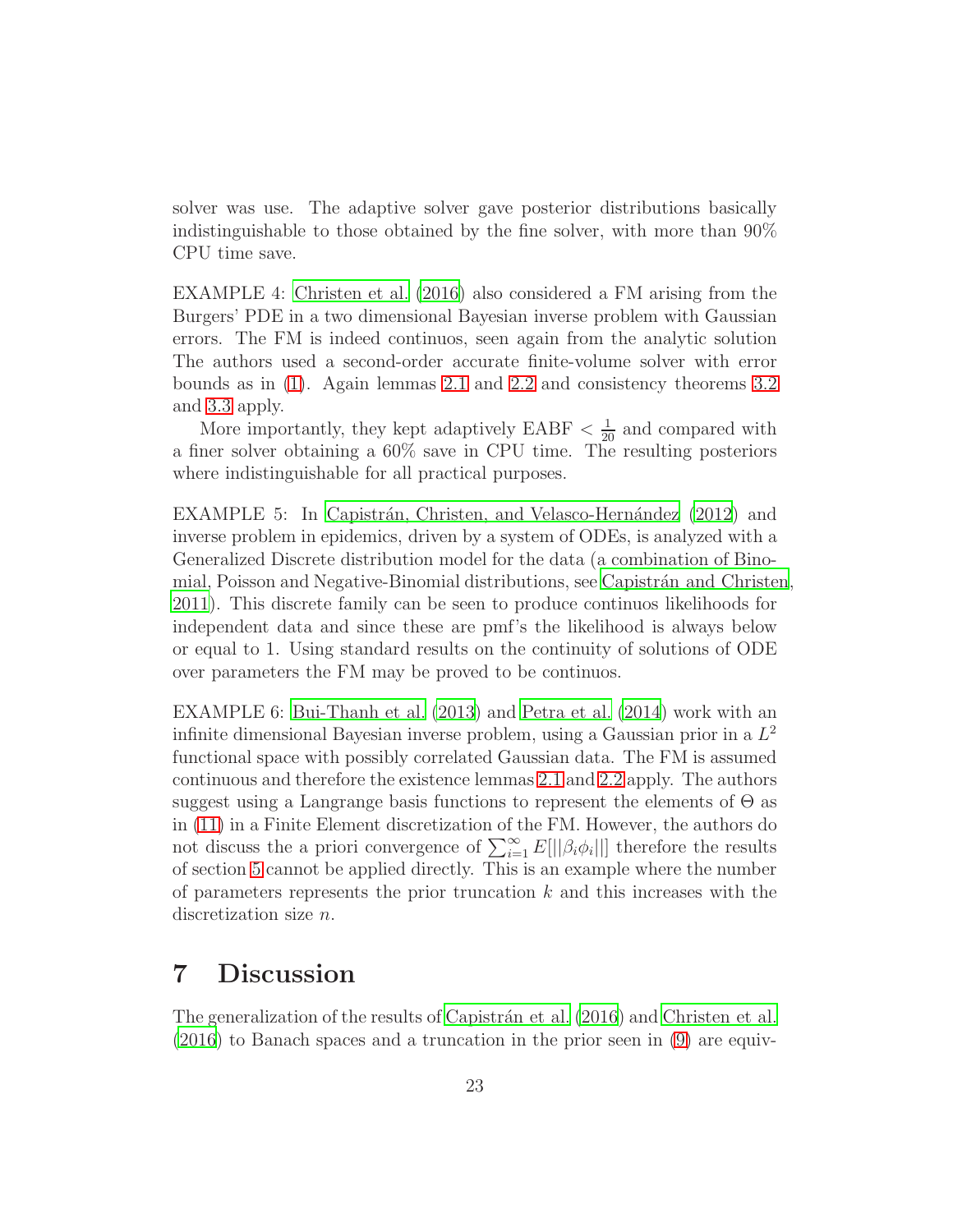alent to those already found by the latter authors, only adding the TV error from the prior truncation. The very relevant CPU save when using a less precise solver observed in [Capistr´an et al. \(2016\)](#page-24-1) and [Christen et](#page-24-0) al. [\(2016\)](#page-24-0) are also expected in this more general setting. In passing we needed to define the posterior distribution in this general setting and prove its existence, as presented in section [3.](#page-8-0) However, this we did using standard results in probability and modern Bayesian theory. Weak convergence is then not difficult to prove and TV rates of convergence are proved to be maintained, es seen in theorems [3.3](#page-11-1) and [3.4,](#page-11-2) this relaying on lemmas [A.1](#page-26-5) and [A.2.](#page-27-0)

We have not discussed the scenario when error parameters  $\sigma$  are not known. In this case, as in [Christen et al. \(2016](#page-24-0)), we may consider that a priori  $\theta$  and  $\sigma$  are independent and all results should follow, only we need to prove that the likelihood follows assumption [3.1,](#page-9-0) in particular that it is bounded  $\lambda$ -a.s.

We have not proved that staylized posterior estimates like the mean or variance exists for  $\mathbb{Q}_y$ . Elsewhere, these are proven to exists with additional requirements and for Gaussian priories, or with exponential tails, using Fernique's theorem [\(Hosseini and Nigam, 2017](#page-25-0); [Stuart](#page-26-0), [2010\)](#page-26-0). In our case, an additional sufficient requirement is mentioned in [\(5\)](#page-13-0), which only involves the finite dimensional measures  $\mathbb{Q}^{n,k}$ , which can be examined in a case-by-case basis. Note, however, that as far as Bayesian inference is concerned, we need not to guarantee the existence of the posterior expected mean, variance etc. adding regularity conditions on the observational model and/or on the prior. If, for example, a posterior distribution has no variance, that is a very relevant and important information regarding the statistical inference problem at hand. Nontheless, all posterior probabilities and posterior expected utilities are proven to be consistent and well defined, given weak convergence and TV convergence rates.

We still need to develop a workout proof of concept example involving a truncation in the prior, this we will do in an updated version of this paper.

## 8 Acknowledgments

We thank Tan Bui-tan (UT Austin) form prompting us to work on this generalization and for several comments on a previous draft of the paper. Also to Peter Müller (UT Austin), Jesé Luis Perez Garmidia, Marcos Capistrán, Miguel Angel Moreles and the rest of the UQ group at CIMAT for invaluable ´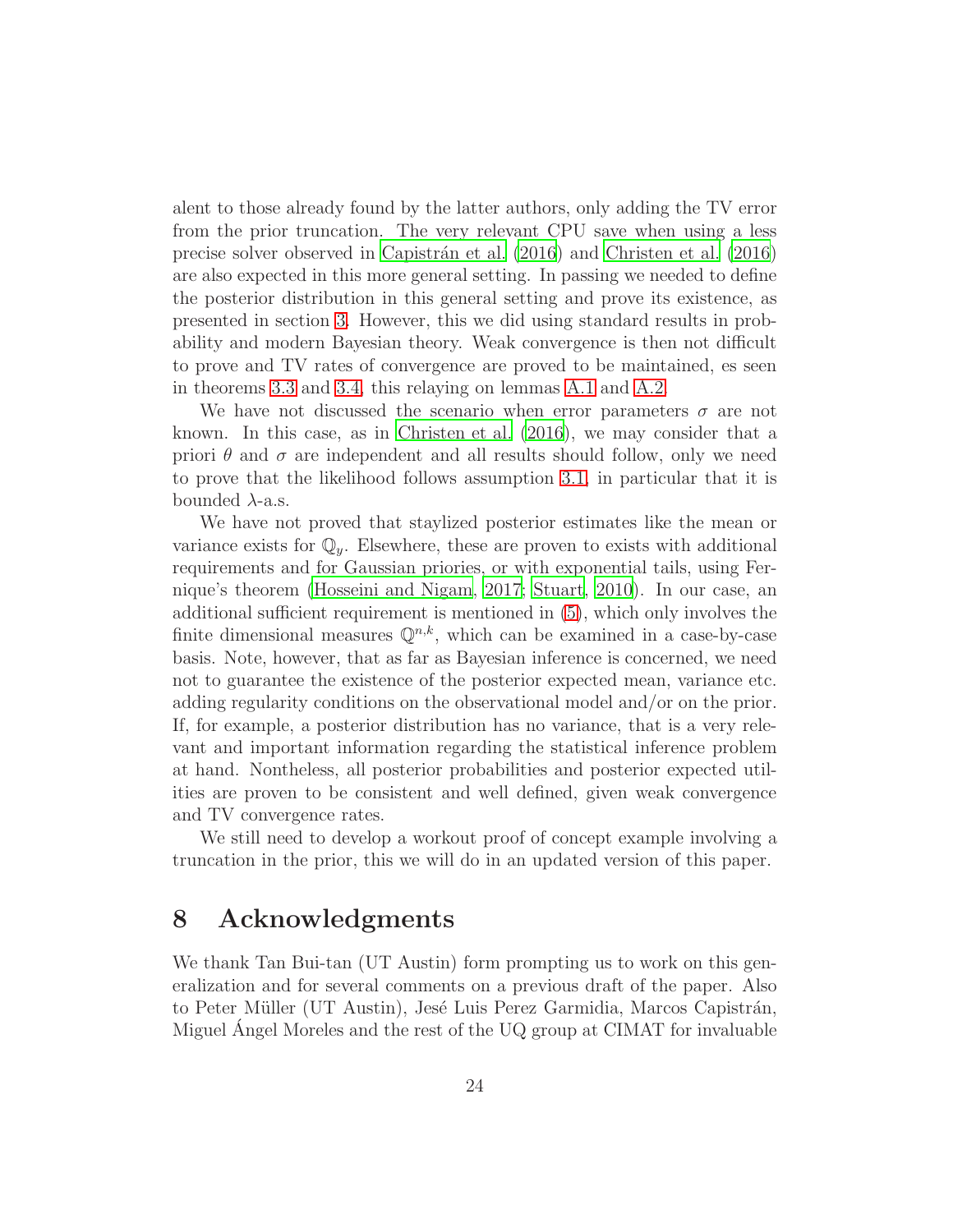comments during the many previous drafts of the paper. This research is partially founded by DoD, contract W911NF1710414 (USA).

## References

- <span id="page-24-5"></span>Berger, J. O. and R. L. Wolpert (1988). The Likelihood Principle. Lector-Note Monograph Series. Institute of Mathematical Statistics: Purdue.
- <span id="page-24-4"></span>Billingsley, P. (1968). Convergence of Probability Measures. John Wiley & Sons Inc.
- <span id="page-24-3"></span>Bui-Thanh, T. and O. Ghattas (2014). An analysis of infinite dimensional bayesian inverse shape acoustic scattering and its numerical approximation. SIAM/ASA Journal on Uncertainty Quantification  $2(1)$ , 203–222.
- <span id="page-24-6"></span>Bui-Thanh, T., O. Ghattas, J. Martin, and G. Stadler (2013). A computational framework for infinite-dimensional bayesian inverse problems part i: The linearized case, with application to global seismic inversion. SIAM Journal on Scientific Computing 35 (6), A2494–A2523.
- <span id="page-24-9"></span>Capistrán, M. and J. Christen (2011, March). A Generic Multivariate Distribution for Counting Data. ArXiv e-prints.
- <span id="page-24-1"></span>Capistr´an, M., J. Christen, and S. Donnet (2016). Bayesian Analysis of ODE's: solver optimal accuracy and Bayes factors. Journal of Uncertainty Quantification  $\lambda(1)$ , 829–849.
- <span id="page-24-8"></span>Capistrán, M., J. Christen, and J. Velasco-Hernández (2012). Towards uncertainty quantification and inference in the stochastic sir epidemic model. Mathematical Biosciences  $240(2)$ ,  $250 - 259$ .
- <span id="page-24-7"></span>Cash, J. R. and A. H. Karp (1990, sep). A variable order runge-kutta method for initial value problems with rapidly varying right-hand sides. ACM Trans. Math. Softw. 16 (3), 201–222.
- <span id="page-24-2"></span>Chang, J. T. and D. Pollard (1997). Conditioning as disintegration. Statistica Neerlandica 51 (3), 287–317.
- <span id="page-24-0"></span>Christen, J., M. Capistrán, and M. Moreles (2016, July). Numerical posterior distribution error control and expected Bayes Factors in the bayesian Uncertainty Quantification of Inverse Problems. ArXiv e-prints.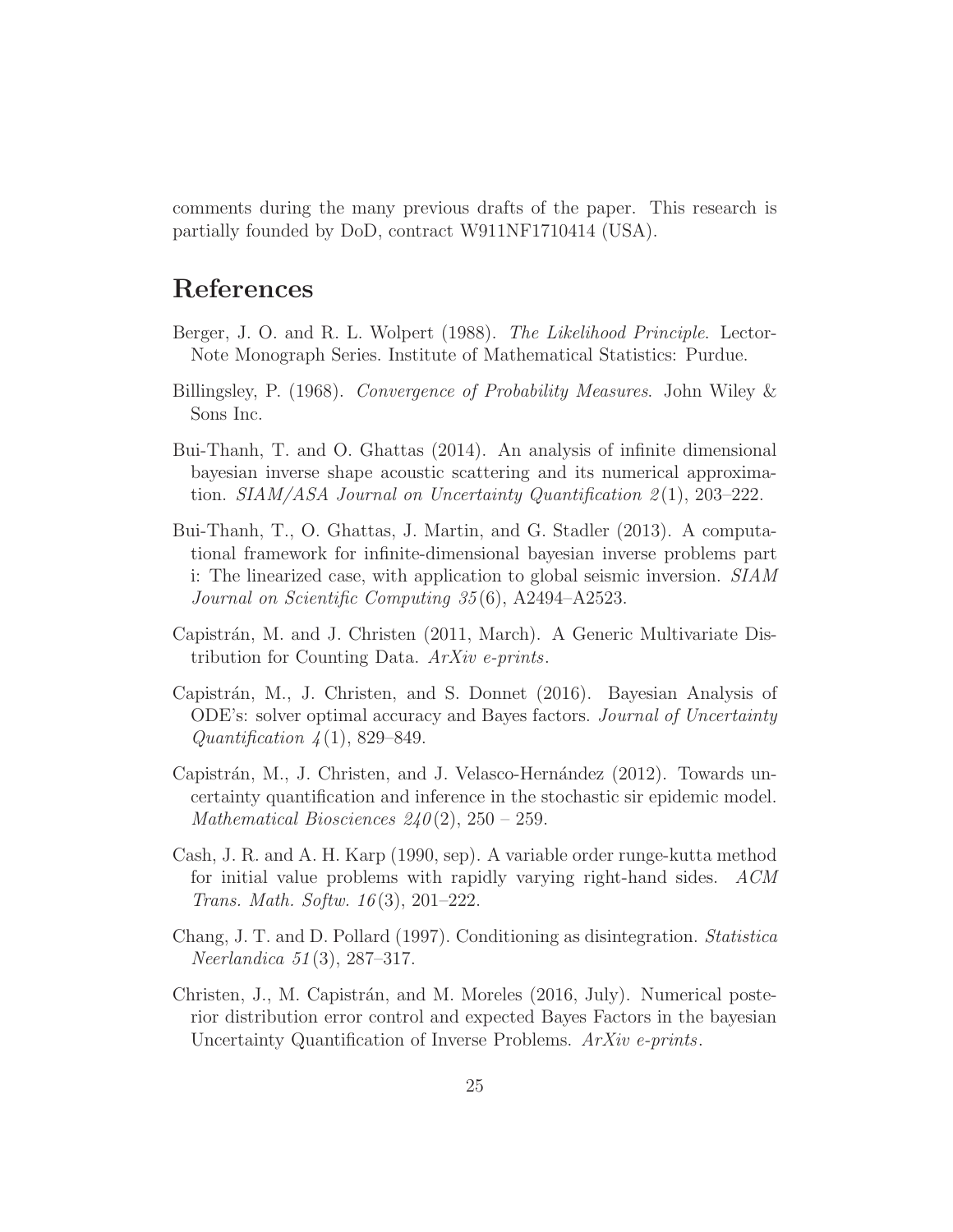- <span id="page-25-1"></span>Christen, J. A. (2006, 09). Stop using 'subjective' to refer to bayesian analyses (comment on articles by berger and by goldstein). Bayesian Anal.  $1(3)$ , 421–422.
- <span id="page-25-2"></span>DeGroot, H. (1970). Optimal Statistical Decisions. John Wiley & Sons: New York.
- <span id="page-25-8"></span>Di Pietro, D. A. and A. Ern (2011). Mathematical aspects of discontinuous Galerkin methods, Volume 69. Springer Science & Business Media.
- <span id="page-25-4"></span>Gibbs, A. L. and F. E. Su (2002). On choosing and bounding probability metrics. *International Statistical Review 70*(3), 419–435.
- <span id="page-25-5"></span>Gowrisankaran, K. (1972). Measurability of functions in product spaces. Proc. Amer. Math. Soc. 31, 485–488.
- <span id="page-25-9"></span>Hesthaven, J. S. and T. Warburton (2007). Nodal discontinuous Galerkin methods: algorithms, analysis, and applications. Springer Science & Business Media.
- <span id="page-25-0"></span>Hosseini, B. and N. Nigam (2017). Well-posed bayesian inverse problems: Priors with exponential tails. SIAM/ASA Journal on Uncertainty Quan*tification*  $5(1)$ , 436–465.
- <span id="page-25-6"></span>Jeffreys, H. (1961). Theory of Probability (Third ed.). Oxford, England: Oxford.
- <span id="page-25-7"></span>Kass, R. and A. Raftery (1995, JUN 1995). Bayes factors. JOURNAL OF THE AMERICAN STATISTICAL ASSOCIATION 90, 773–795.
- <span id="page-25-11"></span>Kolehmainen, V., M. Lassas, K. Niinimäki, and S. Siltanen (2012). Sparsitypromoting bayesian inversion. Inverse Problems 28 (2), 025005.
- <span id="page-25-10"></span>Lassas, M. and S. Siltanen (2004). Can one use total variation prior for edge-preserving bayesian inversion? *Inverse Problems*  $20(5)$ , 1537.
- <span id="page-25-3"></span>Leao Jr., D., M. Fragoso, and P. Ruffino (2004). Regular conditional probaility, desintegration of probability and radon spaces. Proyecciones (Antofagasta) 23, 15–29.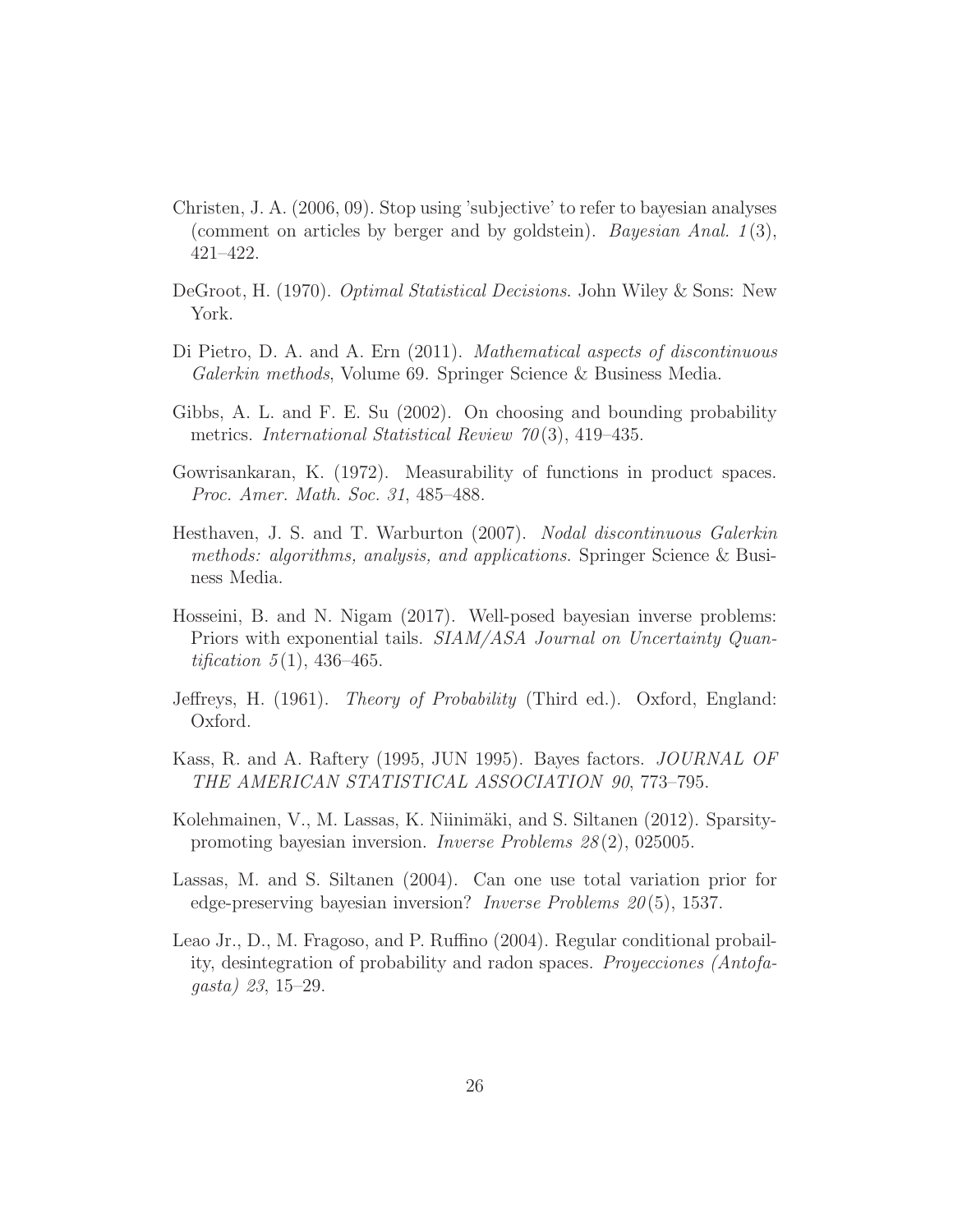- <span id="page-26-6"></span>Petra, N., J. Martin, G. Stadler, and G. O. (2014). A computational framework for infinite-dimensional bayesian inverse problems, part ii: Stochastic newton mcmc with application to ice sheet flow inverse problems. SIAM Journal on Scientific Computing 36 (4), A1525–A1555.
- <span id="page-26-7"></span>Rosalsky, A. and J. Rosenblatt (1997, 12). On the rate of convergence of series of banach space valued random elements.  $30, 4237-4248$ .
- <span id="page-26-3"></span>Scheichl, R., A. M. Stuart, and A. L. Teckentrup (2017). Quasi-monte carlo and multilevel monte carlo methods for computing posterior expectations in elliptic inverse problems. SIAM/ASA Journal on Uncertainty Quantification  $5(1)$ , 493-518.
- <span id="page-26-1"></span>Schervish, M. J. (1997, January). Theory of Statistics (Springer Series in Statistics) (1st ed. 1995. Corr. 2nd printing ed.). Springer.
- <span id="page-26-2"></span>Sierpinski, W. (1920). Sur un problème concernant les ensembles mesurables superficiellement. Fundamenta Mathematicae  $1(1)$ , 112–115.
- <span id="page-26-0"></span>Stuart, A. M. (2010). Inverse problems: A bayesian perspective. Acta Numerica 19, 451–559.
- <span id="page-26-4"></span>Swartz, C. (1994). Measure, Integration and Function Spaces. World Scientific Publishing Co. Pte. Ltd: Singapore.

## A Auxiliary lemmas

<span id="page-26-5"></span>**Lemma A.1** Let  $b_n, b : \Theta \to \mathbb{R}^+$  be bounded,  $\pi$ -integrable functions and let  $z_n = \int b_n(\theta) \pi(d\theta)$  and  $z = \int b(\theta) \pi(d\theta)$  and assume that  $|b_n(\theta) - b(\theta)| < kn^{-p}$ for all  $\theta \in \Theta, n > N$ ;  $k > 0, p > 1$  fixed. Then  $z_n \to z$  and  $\frac{b_n(\theta)}{z_n} \to \frac{b(\theta)}{z}$  with convergence rates

$$
|z_n - z| < kn^{-p} \quad \text{and} \quad \left| \frac{b_n(\theta)}{z_n} - \frac{b(\theta)}{z} \right| < \frac{b(\theta)}{z} \frac{k}{z} n^{-p} + \frac{k}{z} n^{-p},
$$

for all  $\theta \in \Theta$  and big enough n.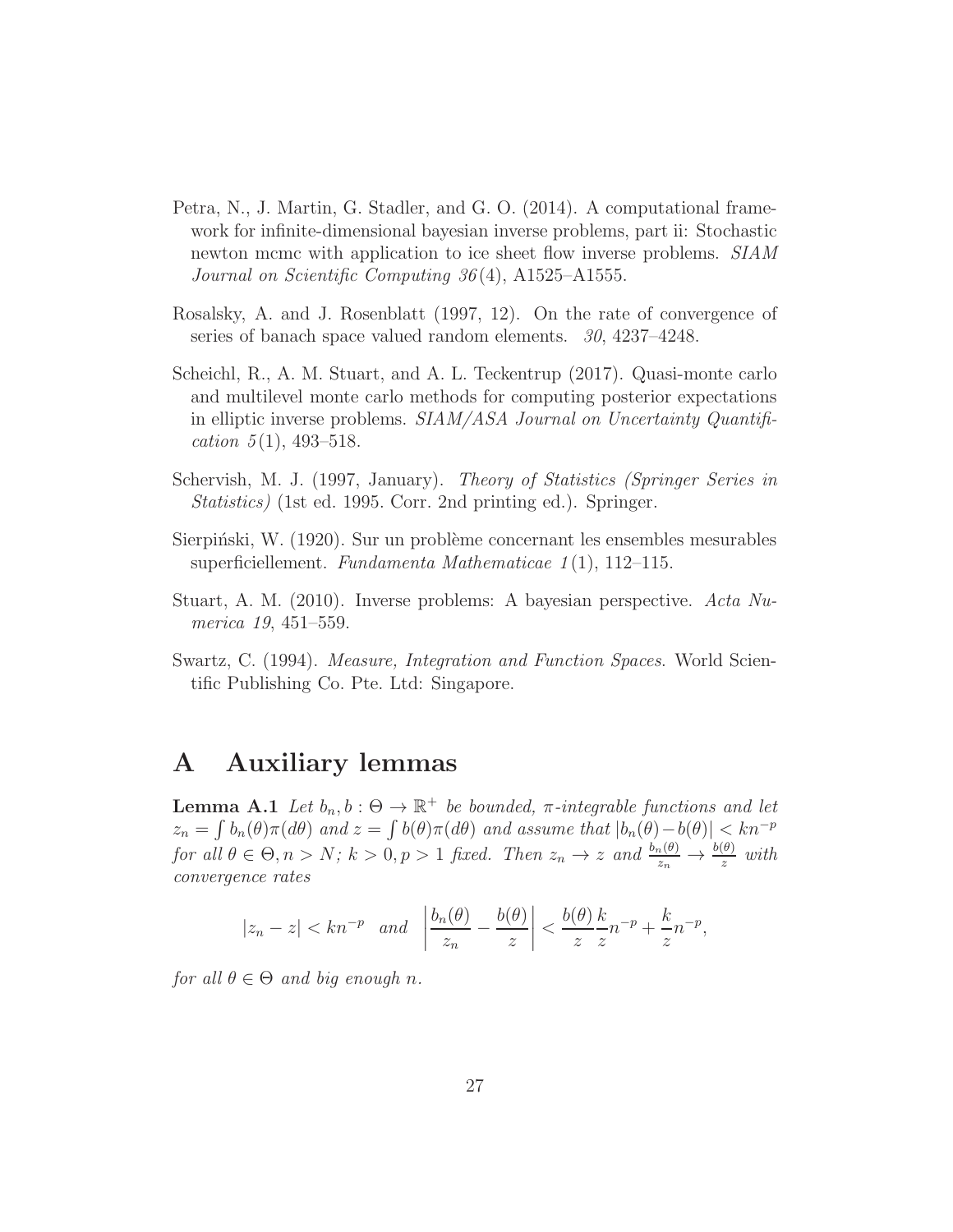**Proof A.1** Since  $b_n(\theta) \leq l(\theta) = M$  then by dominated convergence  $z_n \to z$ (since  $M = \int l(\theta)\pi$ ). Since  $z_n, z > 0$ ,  $b_n \to b$  already implies  $b_n/z_n \to b/z$ . Now, for the rate of convergence we have

$$
|z_n - z| = \left| \int b_n(\theta) \pi(d\theta) - \int b(\theta) \pi(d\theta) \right| < \int |b_n(\theta) - b(\theta)| \pi(d\theta) < kn^{-p},
$$

and therefore  $\frac{|z_n-z|}{z} < \frac{k}{z}$  $\frac{k}{z}n^{-p}$ . Assume n (independent of  $\theta$ ) small enough such that  $\frac{|z_n-z|}{z} < 1$ .

Note that the first order Taylor series with residual of  $x^{-1}$  around  $x_0$  is  $x^{-1} = x_0^{-1} - x_0^{-2}(x - x_0) + x_1^{-3}(x - x_1)^2$ , for  $x_1$  between x and  $x_0$ . Then  $\frac{|z_n^{-1}-z^{-1}|}{z^{-1}} \approx \frac{|z_n-z|}{z}$  ignoring the quadratic term  $k^2n^{-2p}$ . Therefore

$$
0 < z^{-1} - \frac{k}{z^2} n^{-p} < z_n^{-1} < z^{-1} + \frac{k}{z^2} n^{-p}.
$$

Since  $b(\theta) - kn^{-p} < b_n(\theta) < b(\theta) + kn^{-p}$  then

$$
(b(\theta) - kn^{-p})(z^{-1} - z^{-2}kn^{-p}) < \frac{b_n(\theta)}{z_n} < (z^{-1} + z^{-2}kn^{-p})(b(\theta) + kn^{-p}),
$$

$$
b(\theta)z^{-1} - b(\theta)z^{-2}kn^{-p} - kn^{-p}z^{-1} + z^{-1}k^2n^{-2p} < \frac{b_n(\theta)}{z_n} <
$$
  

$$
b(\theta)z^{-1} + b(\theta)z^{-2}kn^{-p} + kn^{-p}z^{-1} + z^{-1}k^2n^{-2p}.
$$

<span id="page-27-0"></span>Ignoring the two terms of 2p order, we obtain the result.

**Lemma A.2** With the setting of lemma [A.1,](#page-26-5) let  $h(\theta)$  measurable and  $\hat{h}_n =$  $\int h(\theta) \frac{b_n(\theta)}{z_n}$  $\int_{z_n}^{\infty} \pi(d\theta)$  and  $\hat{h} = \int h(\theta) \frac{b(\theta)}{z}$  $rac{(\theta)}{z}$  $\pi(d\theta)$  exists. Then

$$
|\hat{h}_n - \hat{h}| < E_y[|h|] \frac{k}{z} n^{-p} + E_0[|h|] \frac{k}{z} n^{-p}
$$

where  $E_y[|h|] = \int |h(\theta)| \frac{b(\theta)}{z}$  $\frac{d\theta}{dz}\pi(d\theta)$  and  $E_0[|h|] = \int |h(\theta)|\pi(d\theta)$ . Moreover, for all h non-negative and bounded,  $\int h(\theta) \frac{b_n(\theta)}{z_n}$  $\frac{h_1(\theta)}{z_n}\pi(d\theta)$  and  $\int h(\theta)\frac{b(\theta)}{z}$  $rac{\theta}{z}$  $\pi(d\theta)$  implicitly define the probability measures  $p_n$  and  $p$ , then

$$
||p_n - p||_{TV} < \frac{k}{z} n^{-p}.
$$